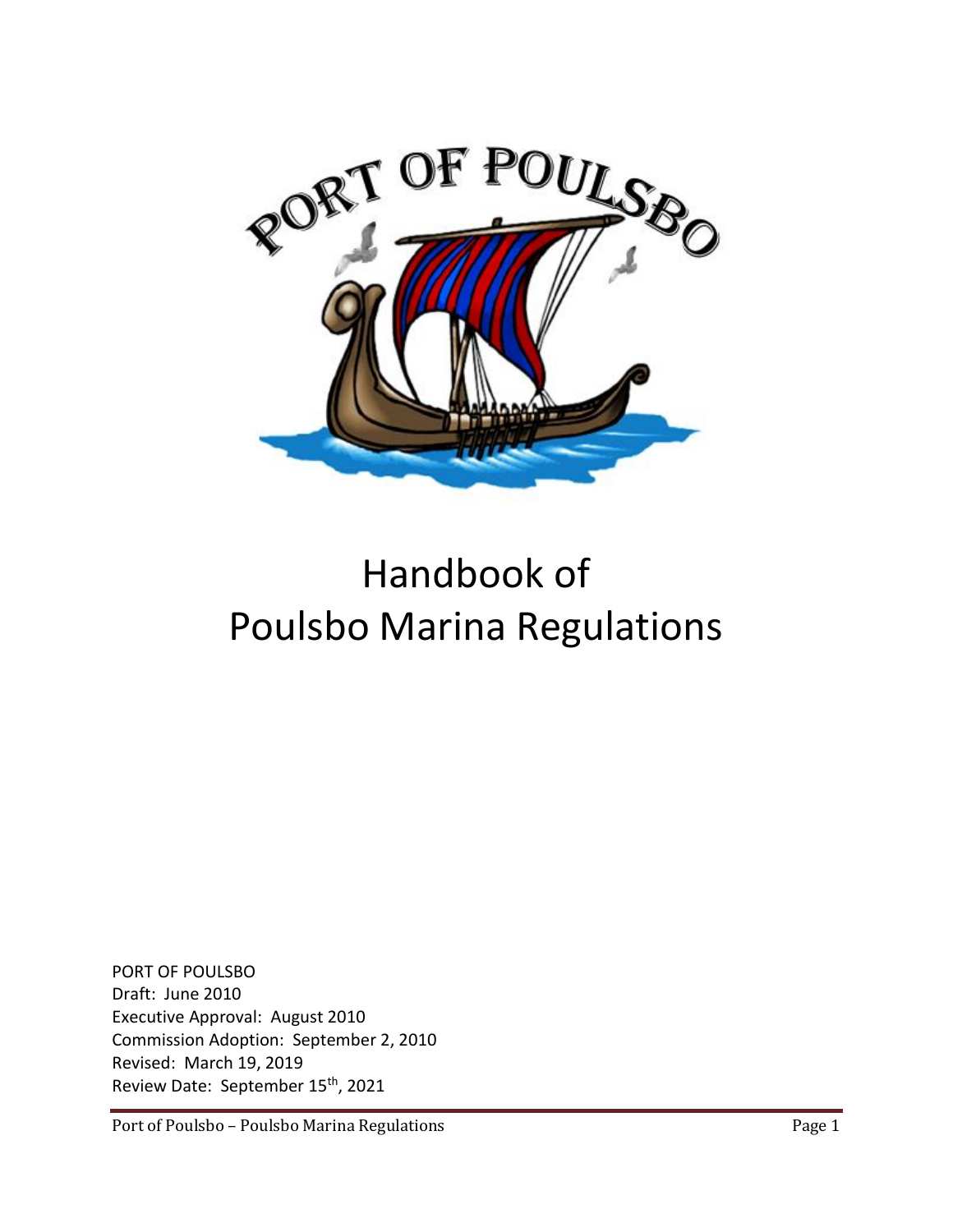*Welcome to the Poulsbo Marina. We're happy to have you join us!*

*You'll find the staff eager to serve you. Should you need anything, please feel free to ask any of our staff members. If you don't find a staff member readily available, please give us a call at (360)779-9905. We will respond just as quickly as possible.*

*Please carefully read the following regulations for the Poulsbo Marina. These have been designed to help create a courteous, respectful, and safe marina that will allow all of our Licensees to enjoy their boating and moorage time with us.*

*Thank You, The Crew of the Poulsbo Marina*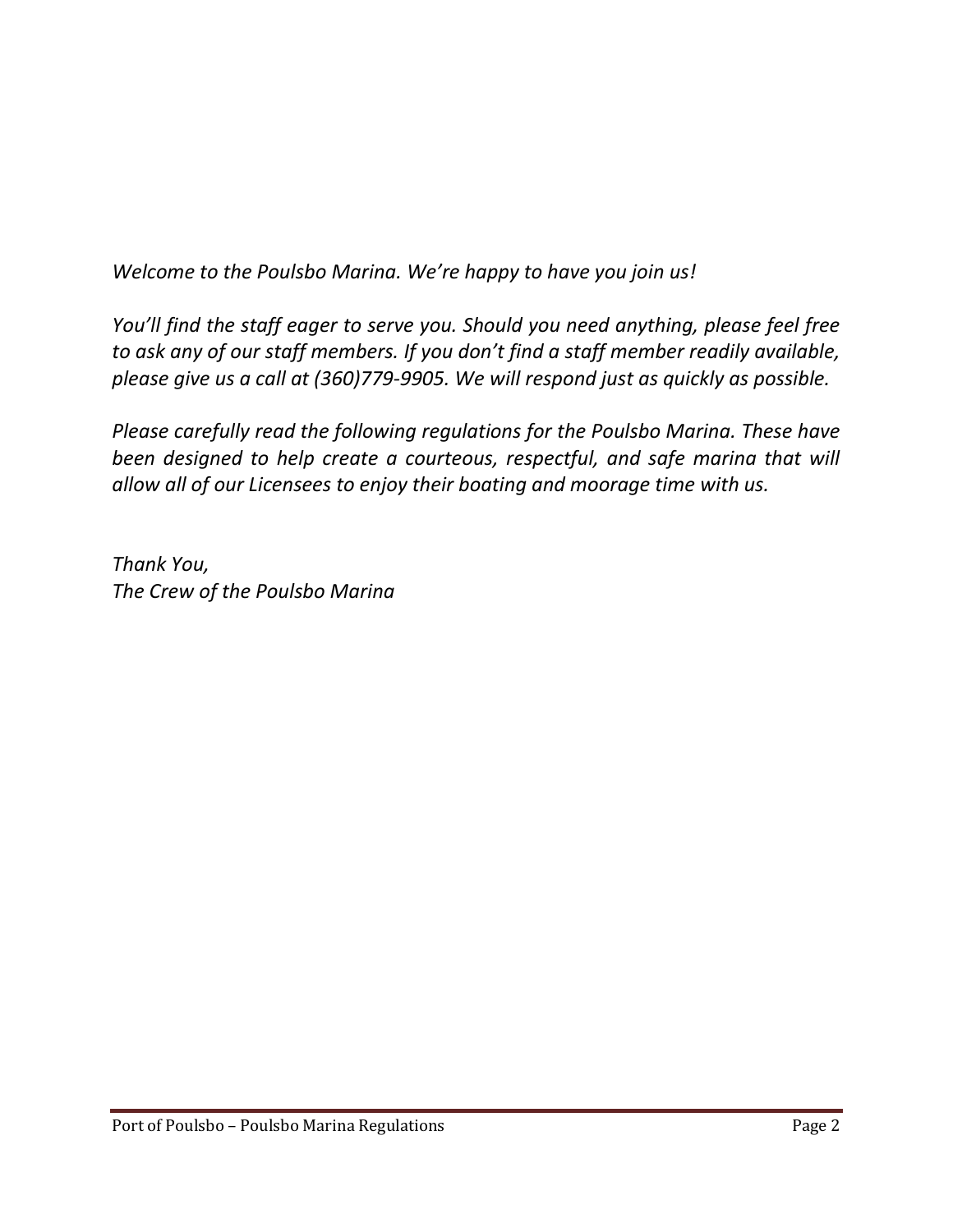# *WE BELIEVE...*

- It is our responsibility to do our part in protecting the marine environment upon which our business depends.
- Our Licensees and visitors must share in the responsibility to protect the marine environment.
- Together we can make a difference in achieving clean water and a safer environment.
- A clean and healthy Puget Sound waterway is all of ours to keep.
- The impact of boating doesn't have to be negative. Working together, we can protect the quality of life in Puget Sound while enjoying the lifestyle we have chosen.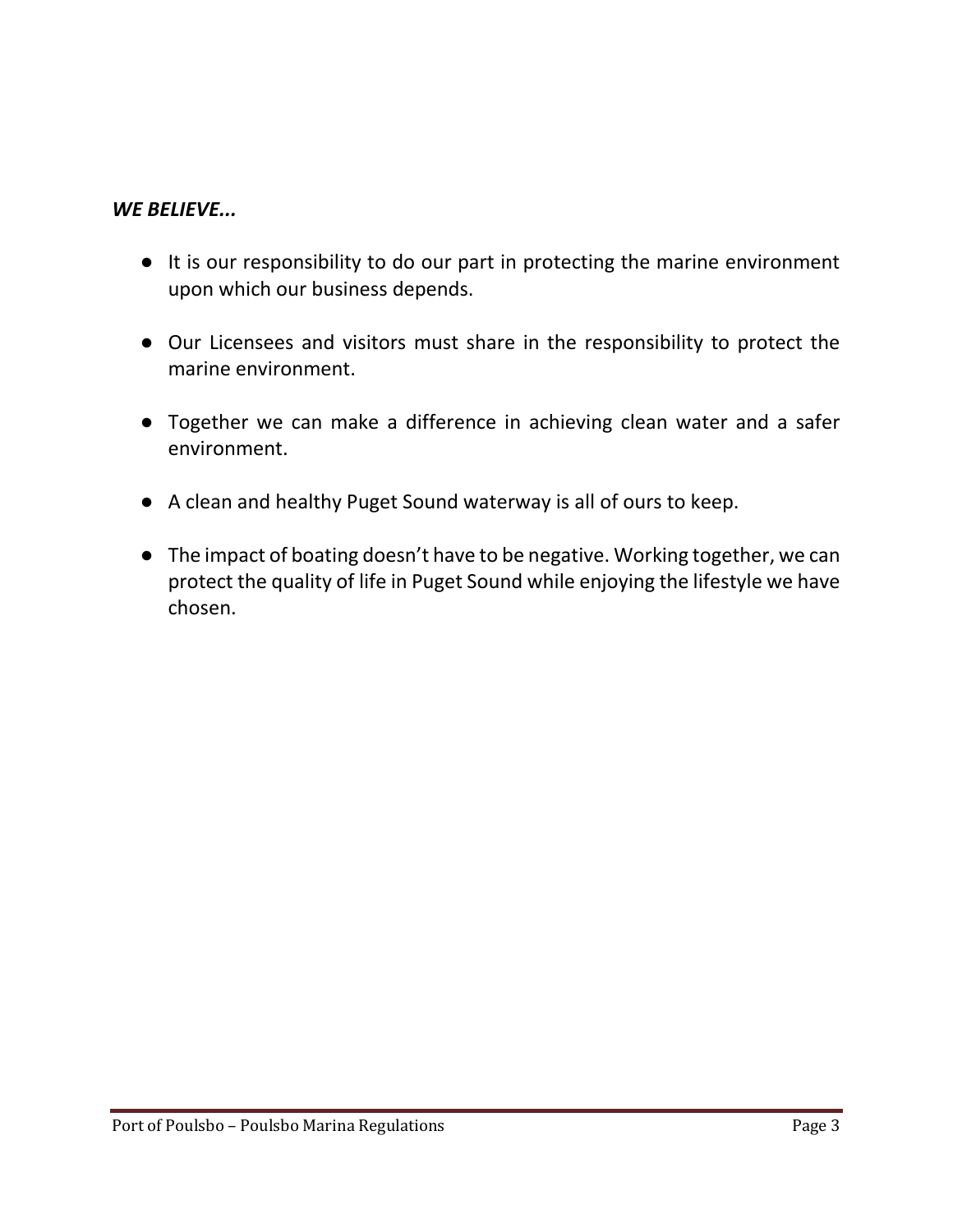# **TABLE OF CONTENTS**

| <b>SECTION 1</b> | <b>PURPOSE</b>                                                |                                                        | pg. 7 |
|------------------|---------------------------------------------------------------|--------------------------------------------------------|-------|
| <b>SECTION 2</b> | <b>NOTIFICATION OF REGULATIONS</b>                            |                                                        | pg. 7 |
| <b>SECTION 3</b> | <b>SIGNATURE IS CONSENT</b>                                   |                                                        | pg. 7 |
| <b>SECTION 4</b> | <b>ADMINISTRATION AND ENFORCEMENT</b>                         |                                                        | pg. 7 |
| <b>SECTION 5</b> | <b>SEVERALTY OF REGULATIONS</b>                               |                                                        | pg. 8 |
| <b>SECTION 6</b> | <b>MOORAGE</b>                                                |                                                        |       |
| <b>SECTION 7</b> | <b>BOATHOUSES: SPECIFICATIONS, STANDARDS AND REQUIREMENTS</b> |                                                        |       |
|                  | 7.1                                                           | <b>GENERAL CONDITIONS</b>                              |       |
|                  | 7.2                                                           | <b>STRUCTURAL REQUIREMENTS</b>                         |       |
|                  | 7.3                                                           | <b>ELECTRICAL WIRING</b>                               |       |
| <b>SECTION 8</b> | <b>VESSEL CONDITION</b>                                       |                                                        |       |
|                  | 8.1                                                           | <b>BILGE PUMPS</b>                                     |       |
|                  | 8.2                                                           | <b>BOW PULPITS &amp; OVERHANGS</b>                     |       |
|                  | 8.3                                                           | <b>CLEANLINESS</b>                                     |       |
|                  | 8.4                                                           | <b>ELECTRICAL SYSTEMS &amp; CONDITIONS</b>             |       |
|                  | 8.5                                                           | <b>FENDERS</b>                                         |       |
|                  | 8.6                                                           | <b>FURNACES, HEATERS &amp; WOOD BURNING APPLIANCES</b> |       |
|                  | 8.7                                                           | <b>HALYARDS &amp; MAST LINES</b>                       |       |
|                  | 8.8                                                           | <b>HOLDING TANKS</b>                                   |       |
|                  | 8.9                                                           | <b>MOORING LINES</b>                                   |       |
|                  | 8.10                                                          | <b>OPERATIONAL</b>                                     |       |
|                  | 8.11                                                          | <b>STORAGE</b>                                         |       |
|                  | 8.12                                                          | <b>TARPS &amp; COVERS</b>                              |       |
|                  | 8.13                                                          | <b>VESSEL REGISTRATIONS</b>                            |       |
|                  | 8.14                                                          | <b>WATER HOSES</b>                                     |       |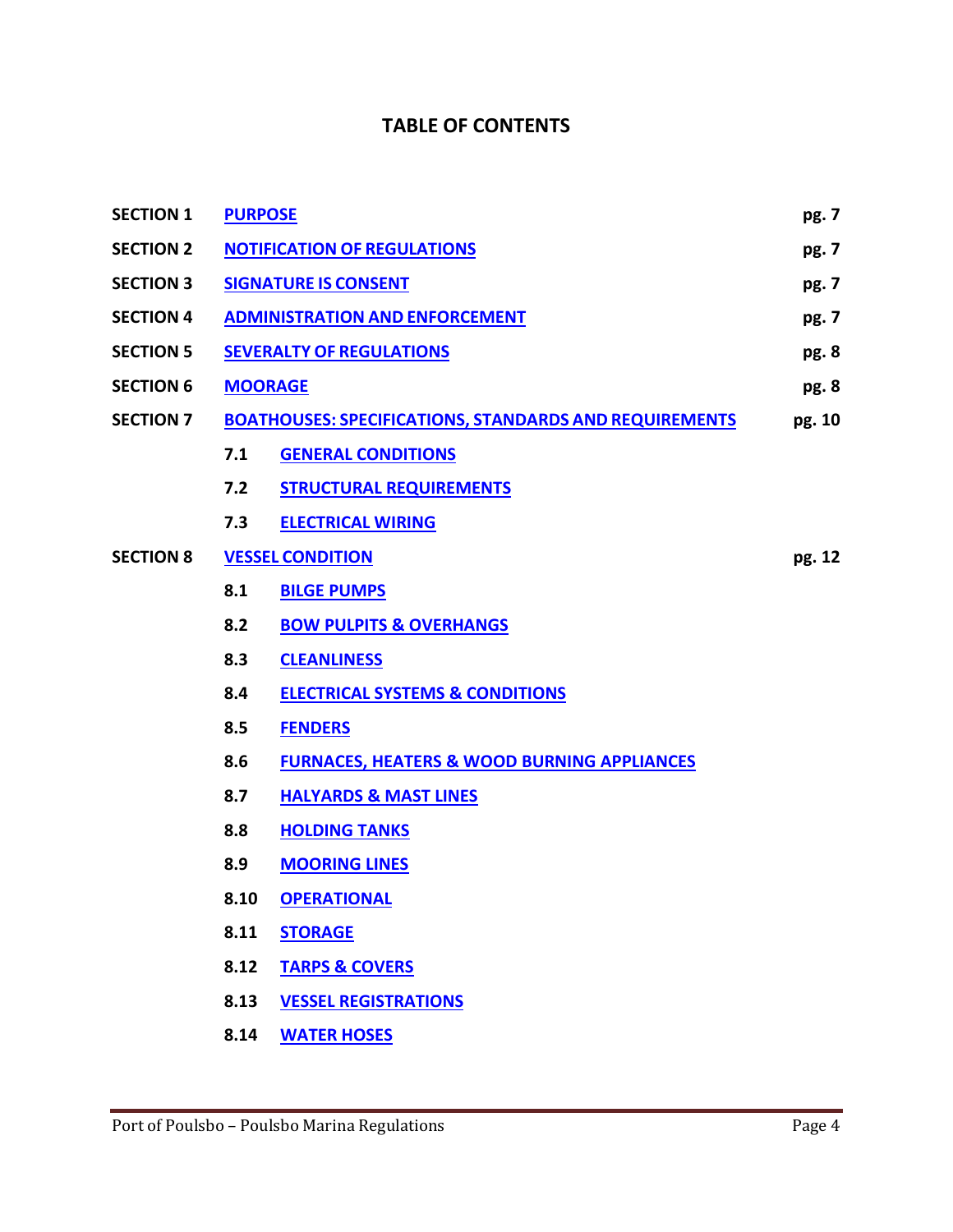#### **SECTION 9 [ACTIVITIES](#page-15-4) pg. 16**

- **9.2 [BUSINESS OPERATIONS](#page-16-0)**
- **9.3 [CONSTRUCTION, MAINTENANCE & REPAIRS](#page-16-1)**
- **9.4 [DINGHIES](#page-16-2)**
- **9.5 [ENGINE & MACHINE OPERATION](#page-17-0)**
- **9.6 [FEEDING THE WILDLIFE](#page-17-1)**
- **9.7 [FIREWORKS, FLARES & FIREARMS](#page-17-2)**
- **9.8 [FUELING](#page-17-3)**
- **9.9 [PARTIES & HOLIDAYS](#page-17-4)**
- **9.10 [SPEED LIMIT](#page-18-0)**
- **9.11 [STAYING OVERNIGHT](#page-18-1)**
- **9.12 [SWIMMING, FISHING, HARVESTING](#page-18-2)**
- **9.13 [VISITORS & GUESTS](#page-18-3)**
- **SECTION 10 SPECIAL [SUBJECTS](#page-18-4) pg. 19**
	- **10.1 [BEHAVIOR](#page-19-0)**
	- **10.2 [CHANGING MOORAGE SLIPS](#page-19-1)**
	- **10.3 [COMPLIANCE WITH THE LAWS](#page-19-2)**
	- **10.4 [EMERGENCIES](#page-19-3)**
	- **10.5 [ENVIRONMENTAL IMPACTING](#page-20-0)**
	- **10.6 [SELLING A VESSEL OR BOATHOUSE](#page-20-1)**
	- **10.7 [HEALTH & SANITATION](#page-21-0)**
	- **10.8 [NOISE](#page-22-0)**
	- **10.9 [ONE VESSEL-ONE SLIP](#page-22-1)**
	- **10.10 [PARKING](#page-22-2)**
	- **10.11 [PETS](#page-23-0)**
	- **10.12 [SECURITY](#page-23-1)**
	- **10.13 [SINKING](#page-24-0)**
	- **10.14 [SUB-LETTING SLIPS](#page-24-1)**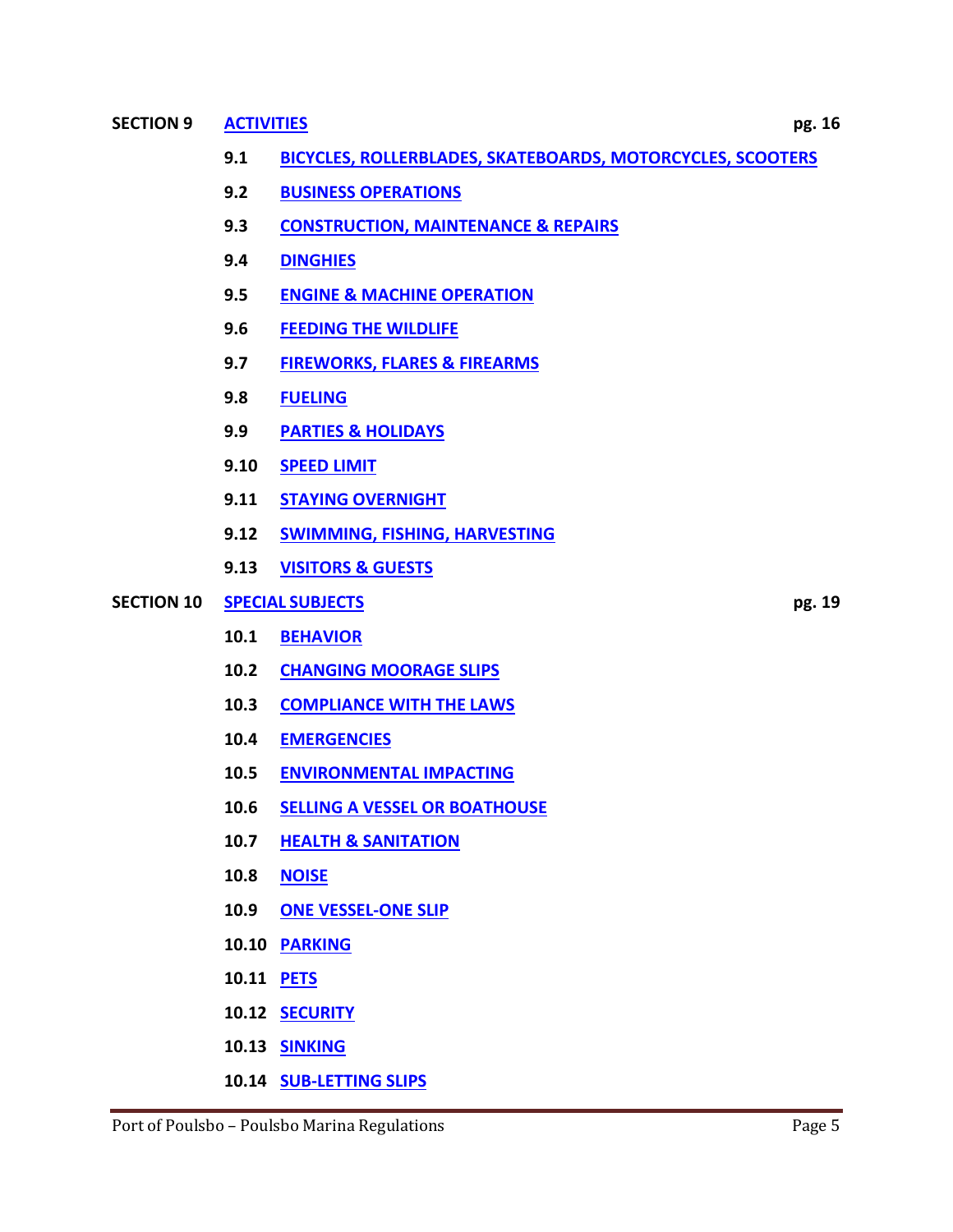#### **SECTION 11 ADDITIONAL [REGULATIONS](#page-24-2) FOR LIVE-ABOARD LICENSEES pg. 24**

- **11.1 [DEFINITION OF A 'LIVE](#page-24-3)-ABOARD LICENSEE'**
- **11.2 [WAIT LIST](#page-24-4)**
- **11.3 [LIVING ABOARD](#page-24-5)**
- **11.4 [OCCUPANCY LIMITS](#page-25-0)**
- **11.5 [NOT A RESIDENTIAL TENANT](#page-25-1)**
- **11.6 [BACKGROUND CHECK](#page-25-2)**
- **11.7 [LIVE-ABOARD FEES](#page-25-3)**
- **11.8 [LIVE-ABOARD INSPECTIONS](#page-25-4)**
- **11.9 [SEWAGE AND WASTE DISPOSAL](#page-25-5)**
- **11.10 [WATER SERVICE IN WINTER](#page-26-0)**
- **11.11 [ABSENCE](#page-26-1)**
- **11.12 [DOCK DEBRIS](#page-26-2)**
- **11.13 [SUBLETTING](#page-26-3)**
- **11.14 [MAIL](#page-26-4)**
- **11.15 [REPORTING TO THE MARINA OFFICE](#page-26-5)**
- **11.16 [TERMINATION](#page-27-0)**
- **11.17 [VEHICLE CONDITION & MAINTENANCE](#page-27-1)**
- **11.18 [LIVE-ABOARD PARKING](#page-27-2)**

| <b>SECTION 12 DEFINITIONS</b>    |        |  |
|----------------------------------|--------|--|
| <b>BILGE WATER ~ THE PROBLEM</b> | pg. 30 |  |
| <b>GUEST MOORAGE ADDENDUM</b>    |        |  |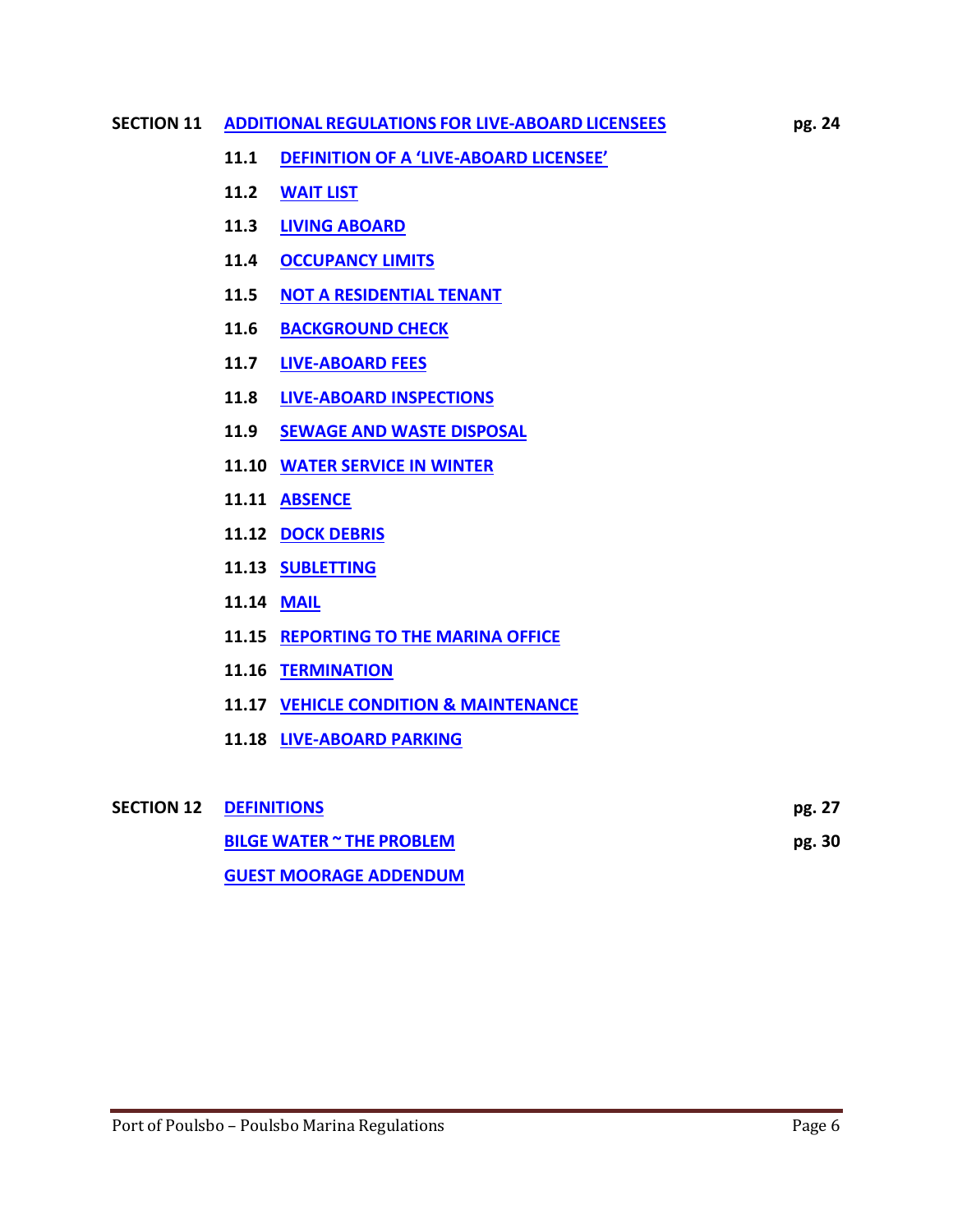## **SECTION 1 PURPOSE**

<span id="page-6-1"></span><span id="page-6-0"></span>The purpose of these regulations is to promote safe and efficient operation of the Poulsbo Marina and to provide equitable service to all boaters and the public.

## **SECTION 2 NOTIFICATION OF REGULATIONS**

- 1. It is the responsibility of the Port of Poulsbo (hereby called "Port") to formally adopt and publish its regulations for the Poulsbo Marina.
- 2. It is the responsibility of the user (hereby called "Licensee") to maintain a copy of the *Poulsbo Marina Regulations* issued by the Port. Copies are available in the Port office and on the Port website (www.portofpoulsbo.com) for all interested parties.
- 3. The Port has the reserved right to change these regulations by formal amendment or resolution. Changes announced at scheduled Port meetings will be available at the Port office and posted on the bulletin board.

# **SECTION 3 SIGNATURE IS CONSENT**

<span id="page-6-2"></span>A signed *Moorage License Agreement* is required of all Licensees and is evidence of the Licensee's consent to these regulations and enforcement procedures.

## **SECTION 4 ADMINISTRATION AND ENFORCEMENT**

- <span id="page-6-3"></span>1. The Port Management has been authorized by the Port Commission to interpret, apply and enforce these regulations.
- 2. If the Port Management has cause to believe that a violation of these regulations has been or is being committed, the Port Management, or designee, may board any vessel or floating structure to determine compliance with the provisions of these regulations.
- 3. The Port Management shall enforce the intent of these regulations, consistent with the policies and procedures adopted by the Port, to carry out the purposes of these regulations through any legal means, including obtaining the assistance of authority having jurisdiction.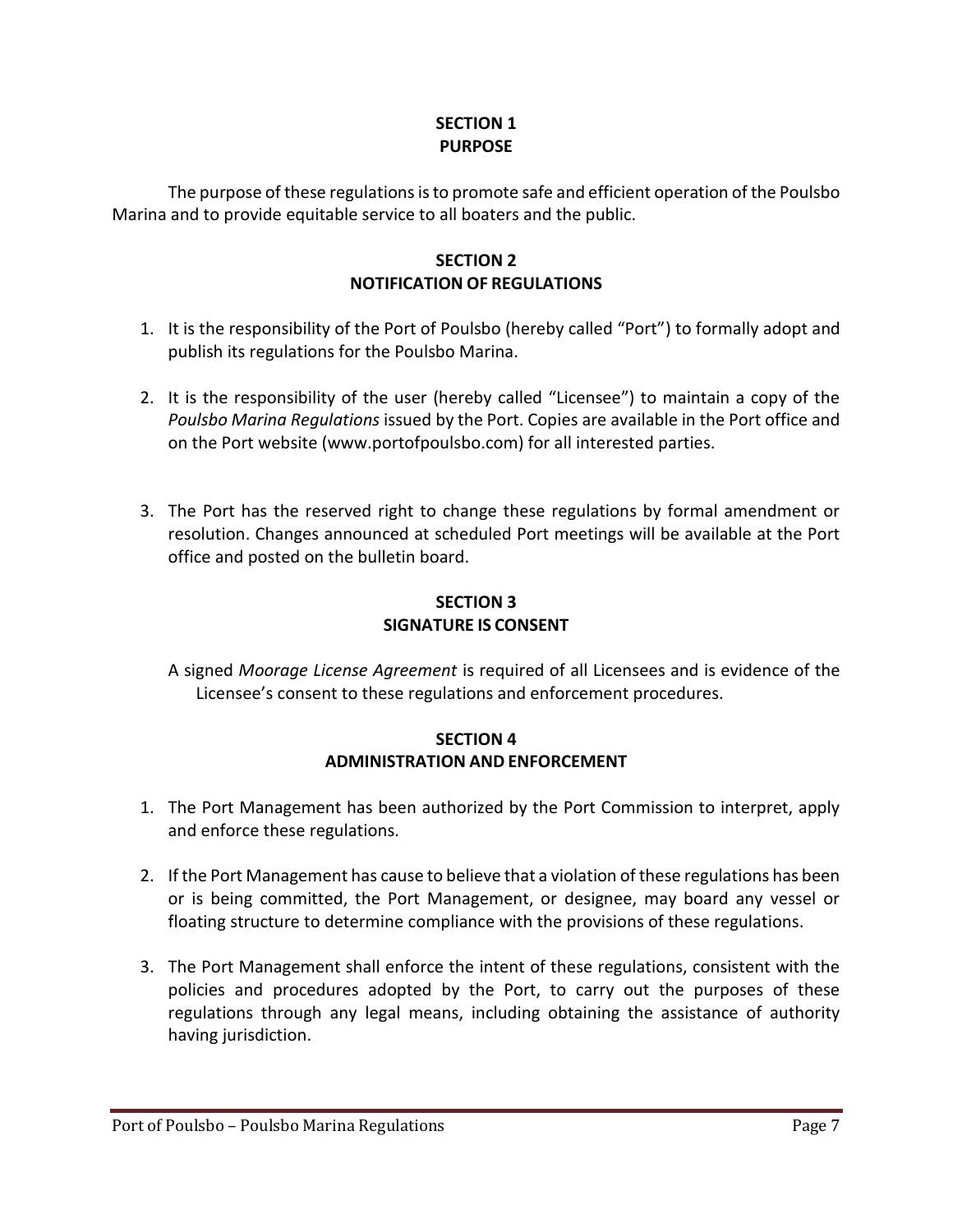- 4. The Port Management, or designee, may deny the use of any Port facility and/or property to anyone when such use would be in violation of these regulations, or would constitute an imminent threat to the safety or property of the Port, or other persons.
- 5. If Licensee fails to perform any of the terms or conditions herein contained, or made reference to, the Port may, at its option, terminate the Licensees *Moorage License Agreement*.
- 6. The Port may impose a daily monetary fee in accordance with the Port's current Maintenance tariff. If the Licensee fails to correct the infraction and/or fails to pay the imposed fee, the Port may proceed with termination of the *Moorage License Agreement*.
- 7. In the event Licensee is in default in payment of Licensee's account in excess of thirty (30) days, the Port Management is authorized to impound Licensee's vessel, terminate Licensee's *Moorage License Agreement*, and conduct the sale of Licensee's vessel under RCW 53.08.320. See Section 5 and 12 of the *Moorage License Agreement* for details.

## **SECTION 5 SEVERABILITY OF REGULATIONS**

<span id="page-7-0"></span>If any term or provision of these regulations, or the application thereof to any person or circumstance shall, to any extent, be invalid or unenforceable, the remainder of these regulations shall not be affected thereby and shall continue in full force and effect.

## **SECTION 6 MOORAGE**

- <span id="page-7-1"></span>1. Use of the Port's permanent moorage facility is restricted to user's who have made prior arrangements for moorage with the Port either by the *Slip Waitlist* or the *Slip Transfer List*. Moorage space will be assigned by the Port Management or designee. The Port reserves the right to change moorage locations at any time and to refuse moorage to any Licensee who has failed to pay moorage charges, or has failed to comply with these regulations. The Port Management, for protection of life or property, or the proper utilization of the facility, may move boats without prior notification of Licensee when, time or conditions permitting, attempts to contact the Licensee have be made.
- 2. All Licensees and/or operators of vessels at the Port shall promptly comply within 7 days to all directions issued or given by the Port Management with respect to the movement of their vessels.
- 3. Licensee acknowledges that he has inspected the licensed moorage space and is satisfied that the moorage space is adequate for safe mooring of his or her vessel. The Port does not accept Licensee's vessel for storage and shall not be liable or responsible in any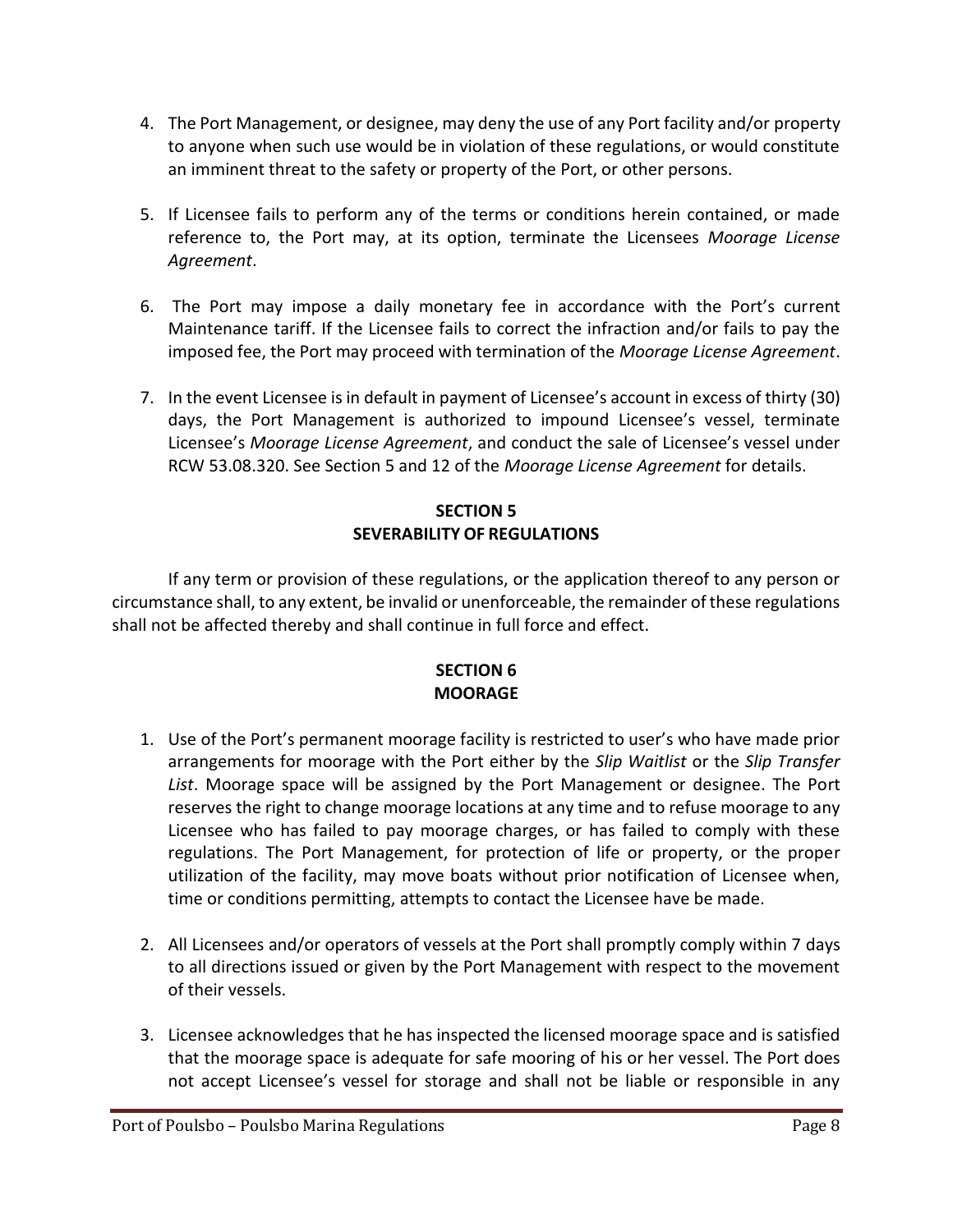manner for its safekeeping or condition, or for the safekeeping and condition of its tackle, apparel, fixtures, equipment and/or furnishings.

- 4. Licensee will exercise due care in the use of the moorage space and will vacate the same in good condition.
- 5. The Port shall not be liable to Licensee, and Licensee hereby waives all claims and recourse against Port, including the right to contribution, for any loss, injury or damage to any person or property on or about the licensed premises by or from any cause whatsoever, including any latent defects existing on or about the licensed premises or any part thereof.
- 6. The *Moorage License Agreement* includes only the use of the assigned moorage space, access over the gangway and pier, and the limited use of finger pier adjacent to the vessel's slip. The use of the finger pier is "shared" with the adjacent Licensee.
- 7. Decks and access fingers are to be kept in a uniform appearance and may not be obstructed by, nor used as a storage area for tools, equipment and gear, etc. Dock boxes may be placed only with prior approval of the Port Management.
- 8. Licensee shall be authorized to moor only the one boat identified in his or her moorage agreement with the Port, in his or her designated moorage space. Vessels, when unattended, must be securely moored with stern, bow and spring lines in good condition.
- 9. Licensee will fully compensate the Port for any and all costs assessed by the Port Management and established by the Port for services rendered by Port personnel which the Port, in its sole discretion, deems necessary for the safekeeping or safety of Licensee's vessel or other vessels in the Port facility, including but not limited to fire fighting, securing lines, pumping out, towing vessels, pollution control, etc.
- 10. Licensees shall comply with all state, county, federal and municipal regulations, laws & ordinances which include the PMC (POULSBO MUNICIPAL CODE), RCW (Revised Code of Washington), and the WAC (Washington Administrative Code). Licensees will be financially responsible for any and all fines imposed on the Port for any violations of these laws and regulations.
- 11. Permission of non-vessel owners and/or operators to utilize Port facilities is revocable at any time by the Port Management when, at his or her discretion, such revocation is necessary to prevent or reduce any casualty or potential hazard for the Port facilities or the occupants thereof.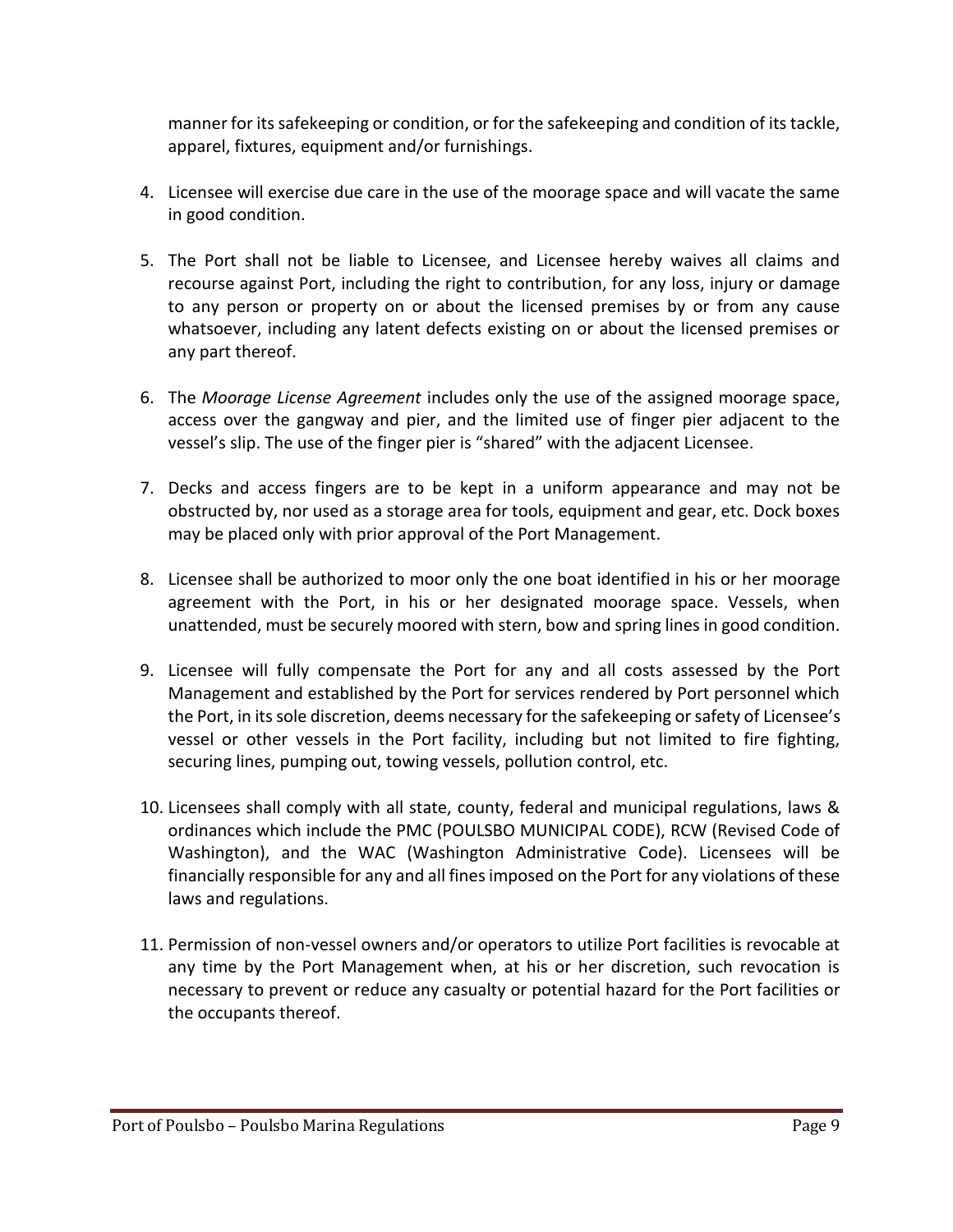#### **SECTION 7**

## **BOATHOUSES: SPECIFICATIONS, STANDARDS AND REQUIREMENTS**

<span id="page-9-0"></span>The below specifications and standards in no way alleviate or exempt the boathouse owner from the general requirements of the *Poulsbo Marina Regulations.*

All boathouses moored in the Poulsbo Marina will be required to comply with all relevant electrical, plumbing, fire and life safety codes of the County of Kitsap and State of Washington.

## <span id="page-9-1"></span>**7.1 GENERAL CONDITIONS**

- 1. Boathouses are subject to annual inspections.
- 2. Boathouses are only permitted in those areas of the Port's marina designated by the Port. Should it become necessary for a boathouse to be relocated, the Port shall provide notice to the Licensee so that the move can be accomplished without hazarding the boat and contents of the boathouse. The Licensee or an authorized representative should be present and shall be responsible for moving the boat, generally.
- 3. Licensees should always perform any work on or in a boathouse in accordance with the Best Management Practices outlined in the *RESOURCE MANUAL FOR POLLUTION PREVENTION IN MARINAS*, published by the WA State Department of Ecology.
- 4. The Licensee must maintain the boathouse in good condition. Siding and doors will be in good repair. Broken windows must be repaired immediately.
- 5. The federal regulations governing the discharge of any solid or liquid waste from boats into the waters of Puget Sound shall apply equally to boathouses moored in the Port's marina.
- 6. Any liquid combustible material (oil, paint, solvent, etc.) stored in a boathouse shall be kept in closed containers placed inside a closed non-combustible, leak-proof enclosure (e.g., metal cabinet) and not on open shelves.
- 7. Boathouses shall be adequately secured to the dock with at least two chains of appropriate size in good condition or wire rope.
- 8. It is required that the name of the Licensee and contact phone number be displayed on the boathouse to allow the Port or first responder to contact the Licensee in case of emergency.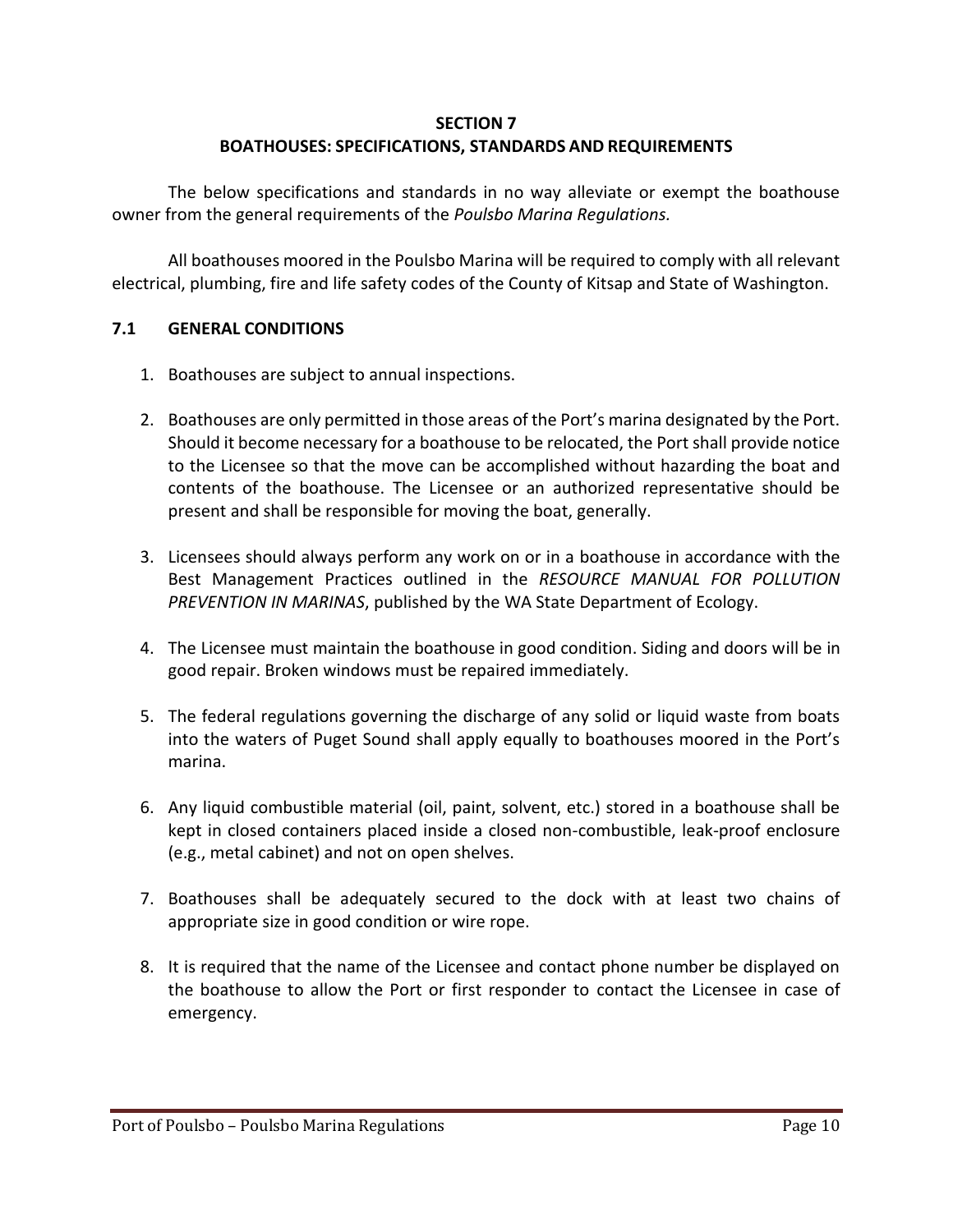## <span id="page-10-0"></span>**7.2 STRUCTURAL REQUIREMENTS**

- 1. Boathouse dimensions may not be altered without prior review by the Port Management and approval by the Port Commission.
- 2. Licensees are responsible for the integrity of boathouse flotation systems and shall initiate corrective action when the floats have deteriorated to the point that damage to the environment is imminent or has started to occur. When upgrading a flotation system, Licensees shall install devices approved by the Port (e.g., Styrofoam encased by high density polyethylene (HDP) plastic tubs or variable ballast plastic barrels.) At the request of a Licensee, the Port may approve similar or more advanced systems that prevent the release of Styrofoam or other flotation material to the environment.
- 3. All wood structural material that is treated with a chemical wood preservative shall be kept at least six inches above the normal surface of the water. Wood that may come in contact with the water, such as structures holding variable ballast drums in place or sill spreaders, may be treated only with a chemical preservative that meets Environmental Protection Agency (EPA) standards and has been certified for use in marine environments (e.g., Lifetime®), (Wood treated with Chromated Copper Arsenate (CCA-C) is no longer authorized). For wood structures that will come into regular contact with the water, it is recommended that the Licensee consider using a wood that is naturally resistant to decay, insect infestation and microbial intrusion.
- 4. Roof height as originally documented with the Port cannot be increased without submitting a written request to the Port Management for review and approval by the Port Commissioners. When the roof is modified, the pitch will be a minimum of 8/12 pitch. The roof shall overhang the side but only enough to prevent water from going into the boathouse.
- 5. The roof shall have a minimum of four (4) burn-out panels, corrugated fiberglass or plastic, to help reduce the risk of fire spreading horizontally to other boats or boathouses.
- 6. For safety and security purposes, a window shall be installed in the dock end of the boathouse, either in the wall or door, to permit unobstructed viewing of the vessel moored inside. The view through the window may not be obstructed during the period when the Licensee (or their representative) is not present.
- 7. Licensees are responsible for the connection of the boathouse to the dock and for maintaining the buffers between neighboring boathouses. Flexible (shock absorbing) buffers (or other approved method) shall be installed between boathouses and between the boathouse and dock. Buffers should be of sufficient size to prevent damage to boathouse roof eves, corners and sides due to movement of the boathouse. If a piling is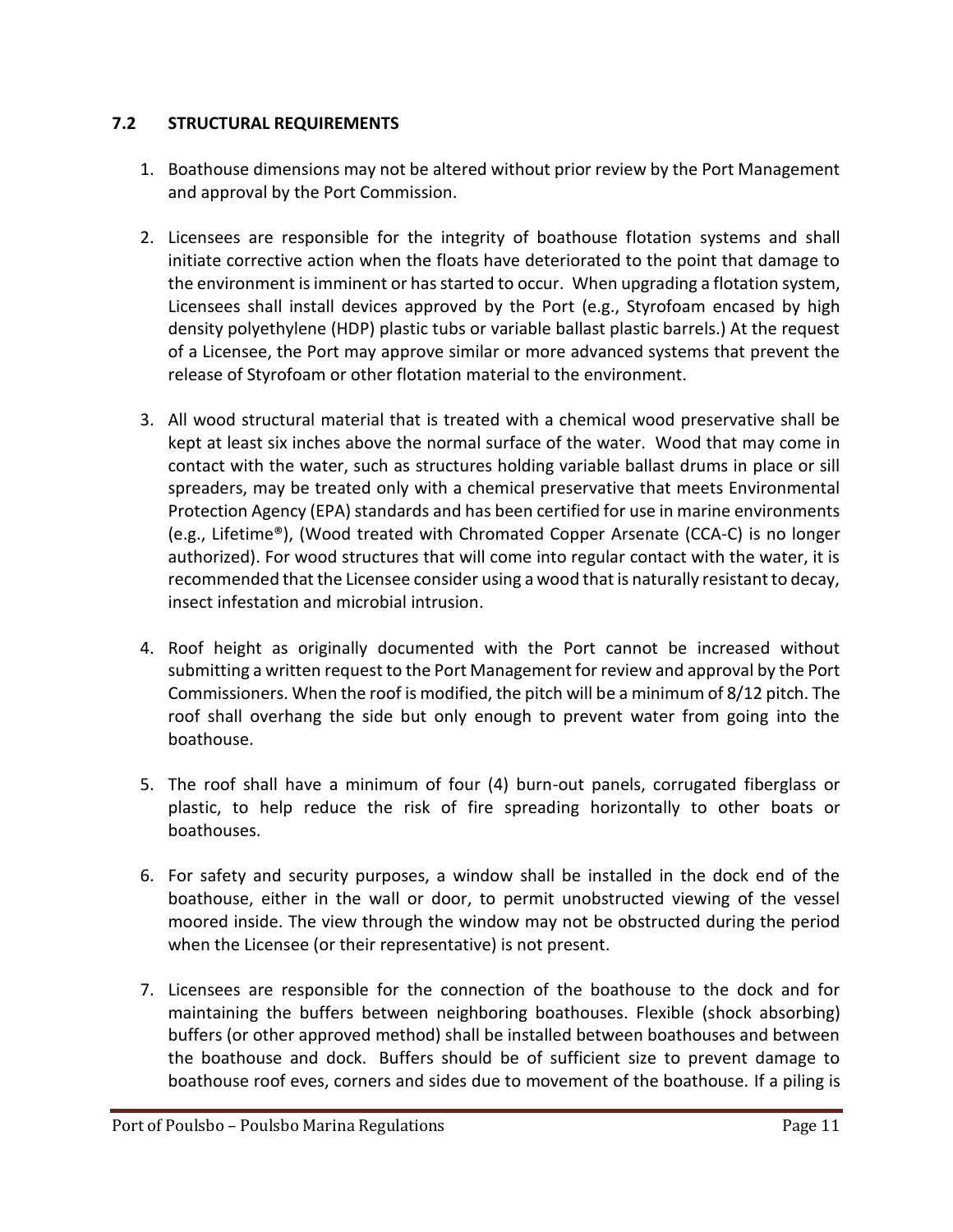provided for support between boathouses, the boathouse must be secured to the piling. If a boathouse has piling on both sides it must be secured to at least one of the pilings. Attachment will be by roller bracket or other approved method.

## <span id="page-11-0"></span>**7.3 ELECTRICAL WIRING**

- 1. Connections to Port electrical stations for boathouses, their supply lines leading to internal electrical distribution panels, and all internal boathouse wiring shall be in accordance with current Washington Administrative Code (WAC) 296-46B requirements for floating structures and the National Electrical Code (N.E.C.), all relevant sections.
- 2. Any new or revised electrical work must be permitted, and inspected by Labor and Industries (L&I) in accordance with the WAC requirements.
- 3. Items that Licensees should be concerned about regarding floating structures and WAC requirements include, but are not limited to:
	- A. Use of appropriately rated twist plugs and flexible (stranded) wire connecting power panel to internal service panels. (Note: Common Romex solid copper wiring is not allowed for supply line from Port power panel to internal service panels). The power supply cables shall be properly supported and protected from physical damage in accordance with WAC / NEC requirements including, but not limited to, where cables pass through the boathouse structural member / siding.
	- B. Shore power service connections at Port electrical panel are rated as 125 volt with 30 amps. Licensees are responsible for ensuring electrical loads do not exceed power ratings going to their boat or boathouse.

## **SECTION 8 VESSEL CONDITION**

## <span id="page-11-2"></span><span id="page-11-1"></span>**8.1 BILGE PUMPS**

- 1. Vessel bilge pumps shall be operable at all times.
- 2. Bilge pumps should be tested by hand frequently to assure operability and safety of the vessel.

## <span id="page-11-3"></span>**8.2 BOW PULPITS & OVERHANGS**

1. Vessel bow pulpits/sprits, stern mounted dinghies, swim platforms, and vessel mounted appliances (i.e. BBQs, fish cutting boards, etc.) may not overhang onto the dock walkways and decks.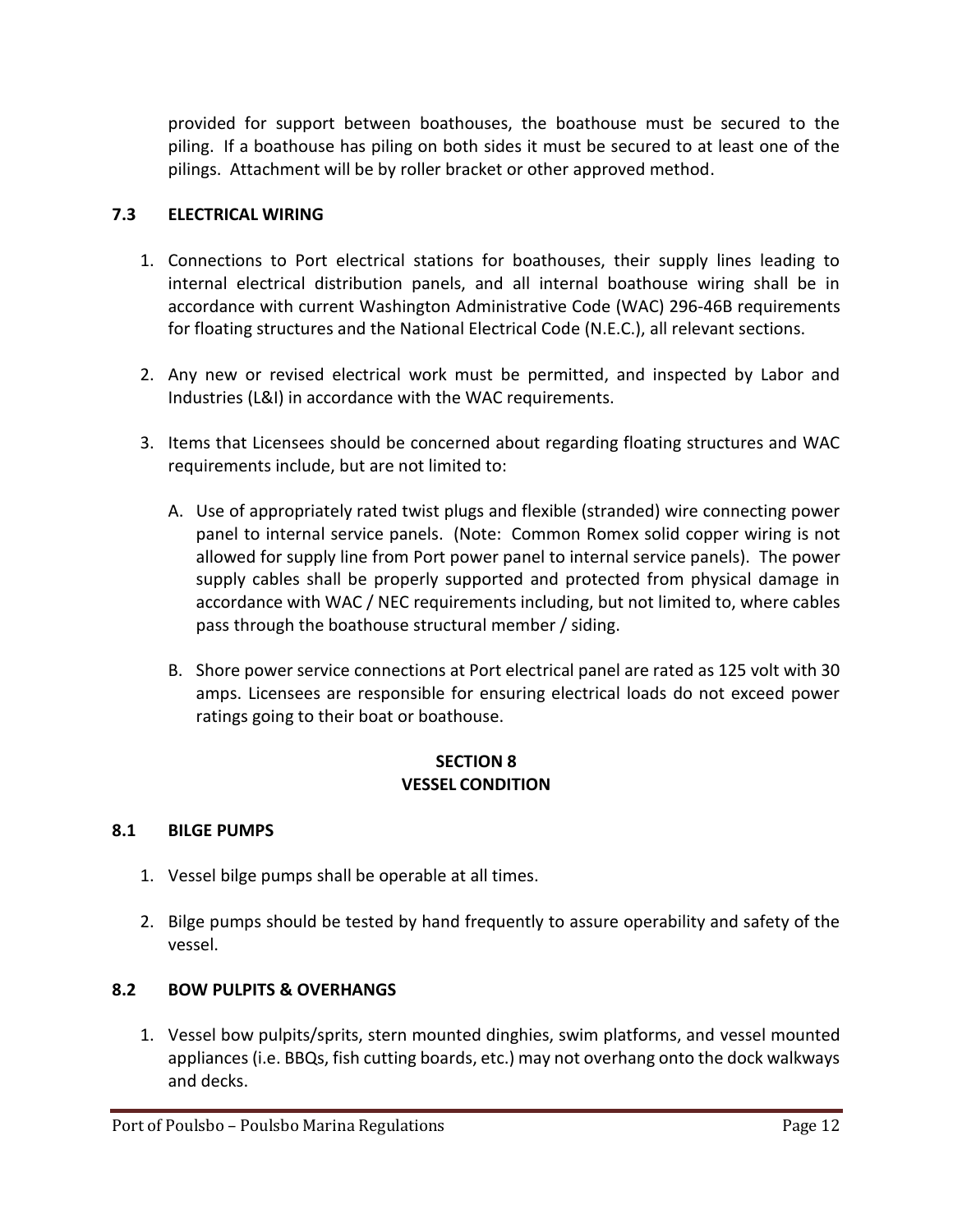2. Limited extensions into the waterways may be authorized by the Port Management.

# <span id="page-12-0"></span>**8.3 CLEANLINESS**

- 1. Vessel's bilge must be kept free of oil, hydraulic fluids, contaminated fluids and waste matter that may be accidentally pumped into the Port's waterways by activated bilge pumps.
- 2. Vessel must be kept clean and hosed off. Please avoid splashing or spraying neighboring vessels.
- 3. Use only environmentally safe marine cleaners and practices (see Best Management Practices outlined in the *RESOURCE MANUAL FOR POLLUTION PREVENTION IN MARINAS*, published by the WA State Department of Ecology).
- 4. The Licensee is responsible for all actions and costs resulting from illegal materials being discharged into the Port's waterways.

# <span id="page-12-1"></span>**8.4 ELECTRICAL SYSTEMS & CONDITIONS**

- 1. All electrical cords and shore power cords must comply with the National Electrical Code and must be of marine grade construction. NOTE: cords include the plug end as well as the wire and insulated cover. Undersized cords, non-marine grade cords, or cords in need of repair will be disconnected by Port personnel. If this occurs, the Licensee will be promptly notified.
- 2. If the Licensee cannot be reached and circumstances require it, the Port Management will purchase and install a proper electrical cord. The Licensee will be charged for the expenses incurred. In the event the Licensee's vessel has hardware connection problems, the Port will not install a cord.
- 3. Shore power cords or other electrical cords may not be fastened to the marina or tied to the electrical pedestal.
- 4. Shore power cords or any other electrical cords are not allowed to become a tripping hazard and must be kept laying neatly along the slip's edge in a nautical fashion. NO cords are allowed to cross over docks and walkways unless specifically approved by the Port Management.
- 5. Electrolysis in a marina area can become a problem. Please check electrical systems regularly for loose connections, corrosion, amperage and voltage loads. Licensees are strongly encouraged to have zincs inspected and changed annually or as is necessary.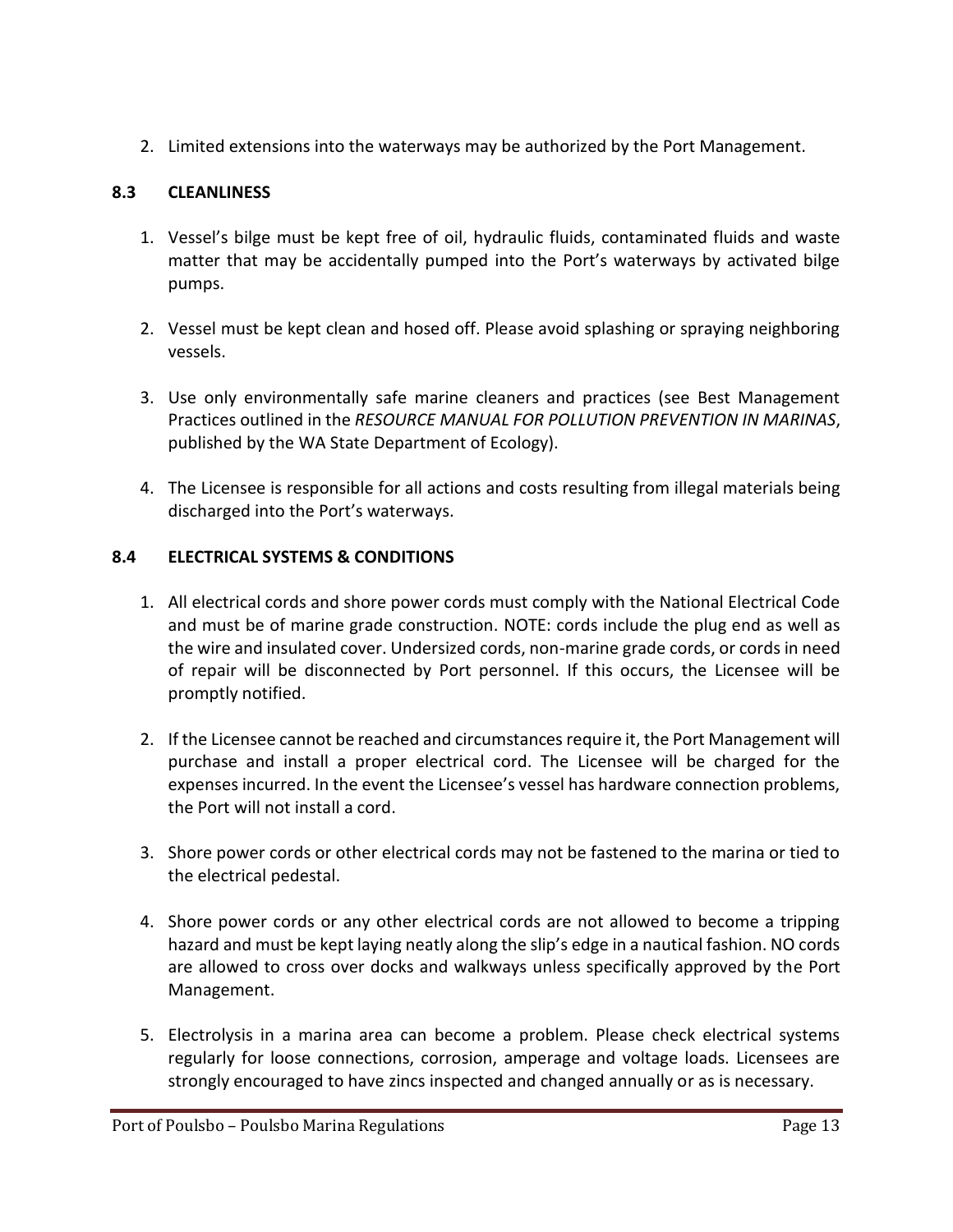#### <span id="page-13-0"></span>**8.5 FENDERS**

- 1. Fenders are required and must be properly secured to the vessel so as to prevent excess wear to the docks, damage to the vessel and damage to neighboring vessels.
- 2. Fenders may not be attached to the docks or whalers.

## <span id="page-13-1"></span>**8.6 FURNACES, HEATERS & WOOD BURNING APPLIANCES**

- 1. Fuel burning furnaces must not emit annoying exhausts that disturb neighboring Licensees. Exhaust must not be located where it will cause charring or fire danger to docks or neighboring Licensees.
- 2. If portable electrical heaters are used, they must be equipped with automatic shut-off devices.
- 3. Excessive smoke and airborne embers are a major concern with wood burning appliances. When using a wood burning appliance on a vessel, a properly attached spark arrestor is required to reduce the risk of airborne embers. To minimize excessive smoke, the Port encourages the use of clean burning wood products such as manufactured logs and wood pellets. Vessels repeatedly emitting excessive smoke will be evaluated on a case-by-case basis.

## <span id="page-13-2"></span>**8.7 HALYARDS & MAST LINES**

1. Halyards and other rigging must be kept secured so as not to "flap" in the wind or make excessive noise.

## <span id="page-13-3"></span>**8.8 HOLDING TANKS**

- 1. Vessel holding tanks must be kept secure at ALL times with overboard seacocks ("Y" valves) closed.
- 2. Discharge of holding tank material, in or around the Port's waterways, is strictly prohibited. Violation of this rule will result in immediate termination of the moorage agreement. Pump-out services are available at all times at the fuel dock.
- 3. The Licensee is responsible for all actions and costs resulting from illegal materials being discharged into the Port's waterways.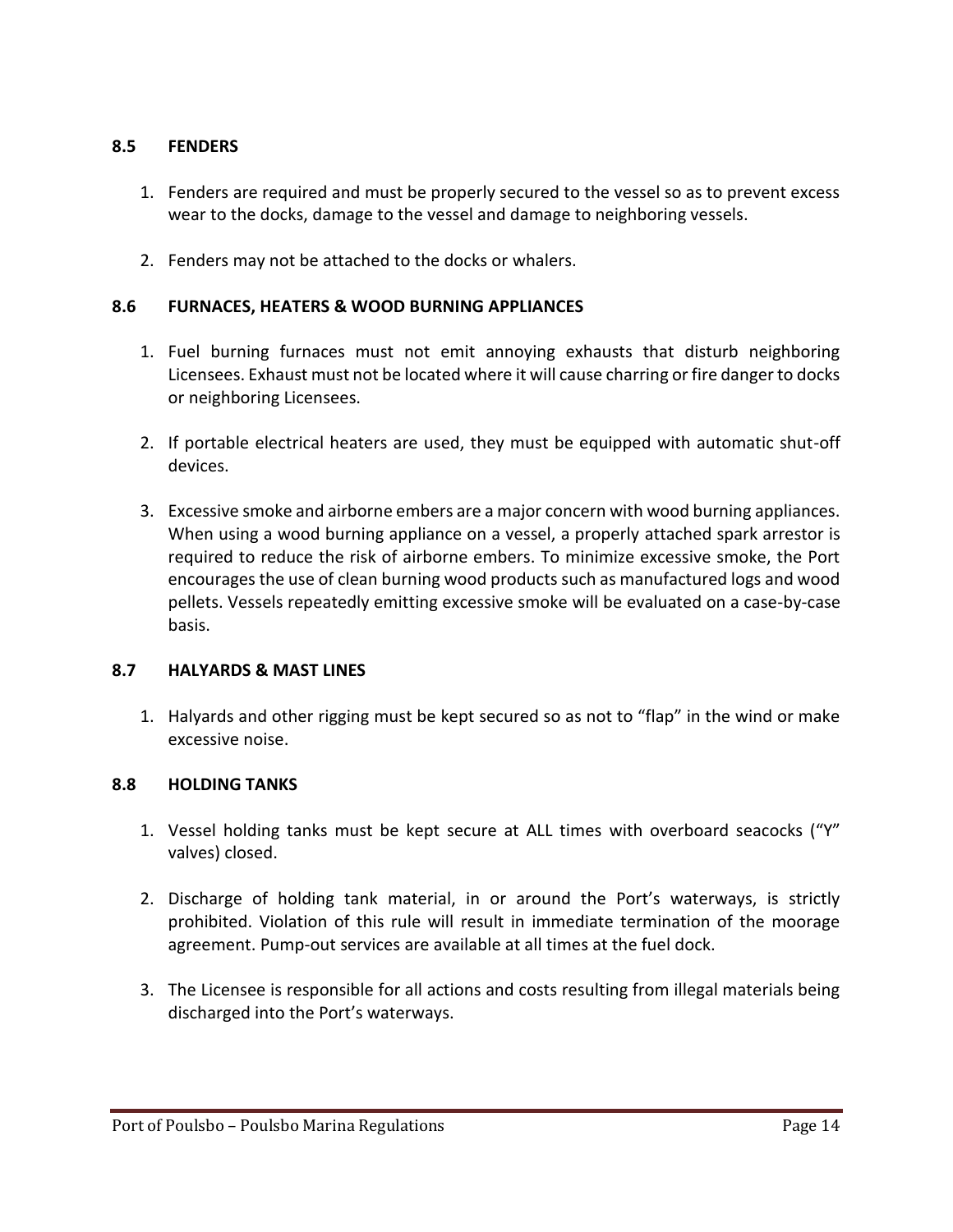## <span id="page-14-0"></span>**8.9 MOORING LINES**

- 1. Mooring lines should be sized for the vessel, non-frayed and frequently checked to assure proper and secure moorage.
- 2. Please check mooring lines when storms and high winds are in play or are forecast.
- 3. If, during a storm of high wind conditions, mooring lines must be re-secured or replaced by the Port because they are broken or inadequate, Licensees will be charged for the new lines and other related costs.

## <span id="page-14-1"></span>**8.10 OPERATIONAL**

- 1. To establish and maintain moorage at the Poulsbo Marina, a vessel must be operable and maintained in a seaworthy condition.
- 2. Vessels which do not meet Coast Guard vessel safety standards, or could be hazardous to Port property or to other vessels, shall not be granted moorage.
- 3. Recognizing that the condition of a vessel may change, after having established moorage at the Poulsbo Marina, all vessels are subject to inspection by the Port Management. The hazards posed by abandoned, neglected or derelict vessels are unacceptable and are the primary reason that an inspection may be ordered. The results of the inspection will determine the continuance of a licensee's moorage agreement.
- 4. A vessel that has been determined by the Port Management to be in need of an inspection will have the totality of the following criteria evaluated.
	- General condition
	- Environmental risk
	- Operability
	- Degree of owner involvement
- 5. Any costs associated with an inspection, including but not limited to in or out-of-water surveys, will be the responsibility of the vessel's owner.
- 6. In the event a vessel becomes "inoperable", the vessel's owner may apply in writing for a *Temporary Operational Waiver*. This waiver is a revocable exemption to section 7.1 of the Port's *Moorage License Agreement*.
- 7. A *Temporary Operational Waiver* will only be granted if all of the remaining evaluation criteria have been met to the satisfaction of the Port Management.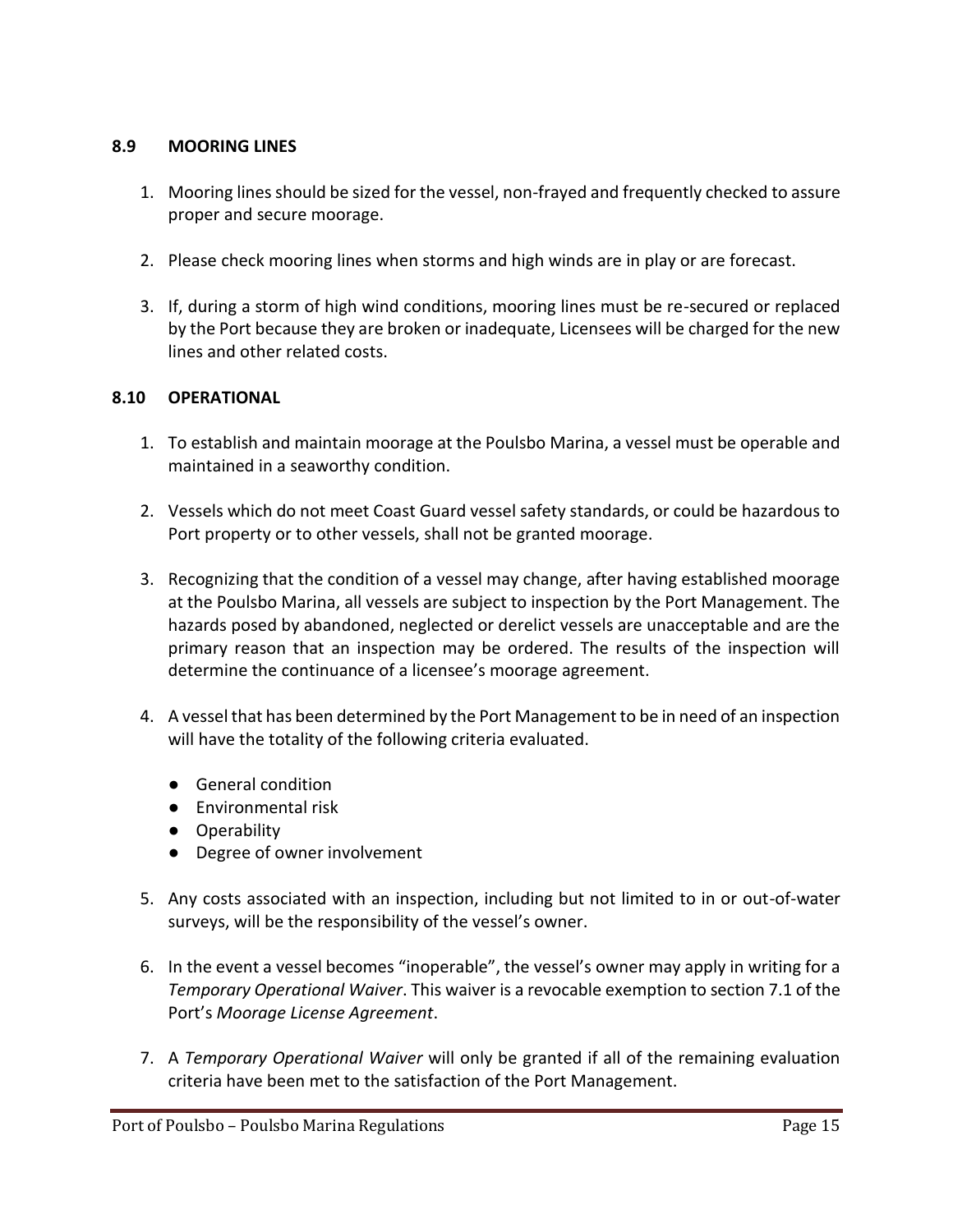#### <span id="page-15-0"></span>**8.11 STORAGE**

- 1. Docks, decks and walkways may not be used for storage.
- 2. Please store hoses, cleaning equipment, towels, cord, etc. on the vessel or in a dock box if available.

#### <span id="page-15-1"></span>**8.12 TARPS & COVERS**

- 1. All temporary boat covers (any tarp or cover other than a vessel's canvas package) must be kept in good condition, well secured and kept clear of the water.
- 2. A vessel's canvas package must be properly fitted, kept in good repair and kept clear of the water.

#### <span id="page-15-2"></span>**8.13 VESSEL REGISTRATIONS**

1. Licensees will ensure their vessels are properly and currently registered. Failure to properly register your vessel on an annual basis may result in revocation of your lease.

#### <span id="page-15-3"></span>**8.14 WATER HOSES**

- 1. Hoses are not allowed to be laying on docks and walkways when not in use. Please keep hoses secured and stowed when not in use. Please keep them in good repair.
- 2. Potable water service on the floats is not designed for permanent or fixed connection to boats or boathouses. The water provided by the Port from the hose bib is usually at a higher pressure than your vessel may be rated for. This increased pressure has the potential to damage your potable water system, causing leaks that may result in your vessel sinking. Potable water should be used as needed for wash-down or to fill tanks, then shut off at the standpipe on the dock and disconnected. Under no circumstances should the potable water service be connected to a boat or boathouse and left on at the dock service valve during freezing temperatures.

## **SECTION 9 ACTIVITIES**

#### <span id="page-15-5"></span><span id="page-15-4"></span>**9.1 BICYCLES, ROLLERBLADES, SKATEBOARDS, MOTORCYCLES, SCOOTERS**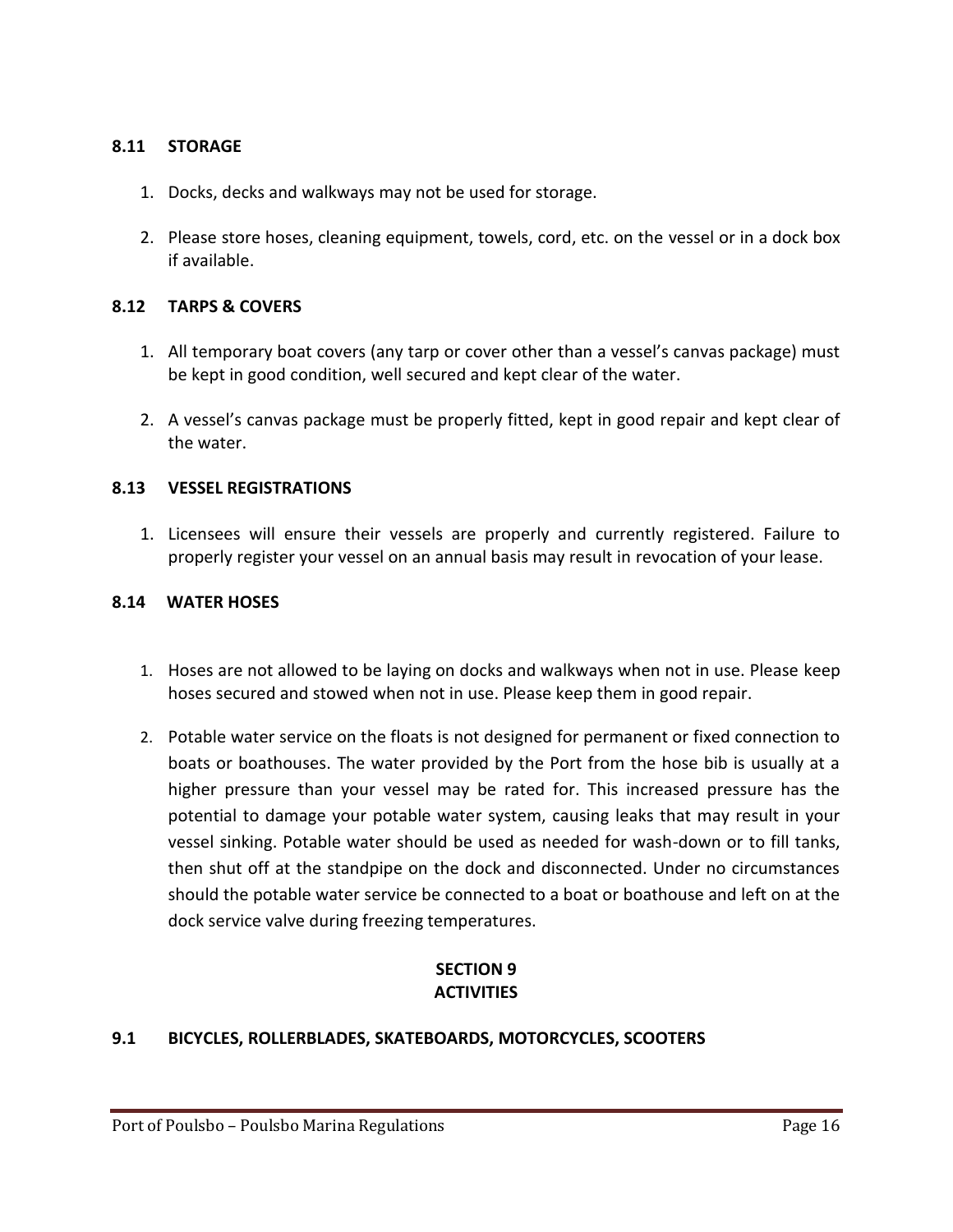- 1. Use of rollerblades, skateboards and push scooters is prohibited on the Port ramps, docks, decks, walkways or parking lot.
- 2. Bicycles, motorcycles and motor scooters intended for shore use and transportation must be carefully moved to and from the shore-side. These vehicles must be stored on the Licensee's vessel when not in use or stored in some other safe location as prescribed by the Port Management.

## <span id="page-16-0"></span>**9.2 BUSINESS OPERATIONS**

- 1. Licensees shall not operate any business from the Poulsbo Marina without express written permission of the Port in the form of a fully executed *Authorization to Operate Business*.
- 2. The criteria for requiring authorization include the presence of employees and/or clientele on board a Licensee's vessel for the purpose of conducting regular business.

## <span id="page-16-1"></span>**9.3 CONSTRUCTION, MAINTENANCE & REPAIRS**

- 1. Major repair or construction on a vessel is prohibited.
- 2. Any maintenance and minor repair work shall follow the Best Management Practices outlined in the *RESOURCE MANUAL FOR POLLUTION PREVENTION IN MARINAS* published by the WA State Department of Ecology.
- 3. Licensees are liable for all Port costs associated with the cleaning and/or repairing of any parts of the docks damaged by the Licensee's maintenance activity.
- 4. Spray guns are not allowed and all sanding activity must comply with the BMPs referenced above.
- 5. All contractors, service personnel or persons hired by a Licensee at any time must be licensed and insured. They must be "authorized" to enter the moorage area and board the vessel. Please notify the Port Management of the names and dates you are authorizing so that unauthorized personnel are not entering or boarding vessels.

## <span id="page-16-2"></span>**9.4 DINGHIES**

- 1. Dinghies must be kept within the confines of the moorage space or stored aboard the vessel when not in use.
- 2. Dinghies may not be allowed to encumber the free movement of other vessels.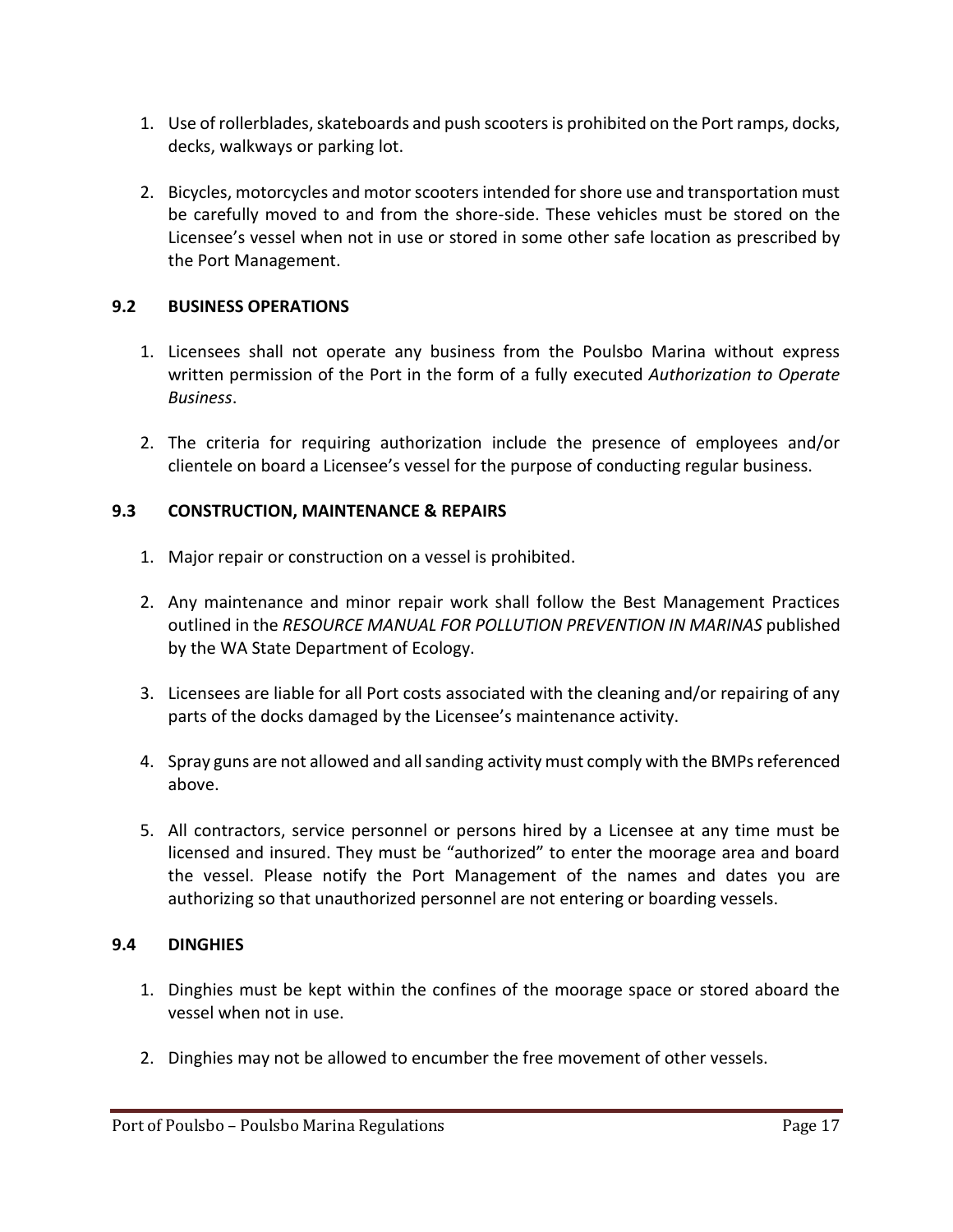3. If a Port Licensee desires an out-of-water storage area for a dinghy, he or she must check with the Port Management.

## <span id="page-17-0"></span>**9.5 ENGINE & MACHINE OPERATION**

- 1. Except for entering or leaving the slip, main engines, generators, power tools and other noisy equipment may not be run between the hours of 7:00pm and 8:00am.
- 2. With the exception of sailing dinghies, sailboats are required, when entering or leaving the marina, to be under engine power - **NOT** sail.

## <span id="page-17-1"></span>**9.6 FEEDING THE WILDLIFE**

The feeding of ducks, seals, otters, geese and other wildlife is prohibited by state and federal agencies. These beautiful animals are wild and should be left as such. Feeding encourages them to hang out on the docks and on the boats, becoming a nuisance and causing damage.

## <span id="page-17-2"></span>**9.7 FIREWORKS, FLARES & FIREARMS**

Discharge of fireworks, flares or firearms is prohibited in the Poulsbo Marina.

#### <span id="page-17-3"></span>**9.8 FUELING**

- 1. Port staff is not authorized to fuel vessels.
- 2. If a spill occurs, the vessel operator is required to report the spill. If in doubt call 911.
- 3. Report the spill to the Port Management. If the Port provides absorbents and/or labor to assist in the clean-up, the vessel operator will be charged for the associated expenses.
- 4. Failure to report fuel spills may result in the termination of the Licensee's moorage agreement.

## <span id="page-17-4"></span>**9.9 PARTIES & HOLIDAYS**

- 1. Guests and Licensees are prohibited from attaching party decorations to the docks, floats and pilings without prior approval of the Port Management.
- 2. All Licensees shall be held responsible for their guest's actions.
- 3. To address excessive noise and public disturbances, The Port has adopted the City of Poulsbo "Municipal Code" for enforcement within the Port District.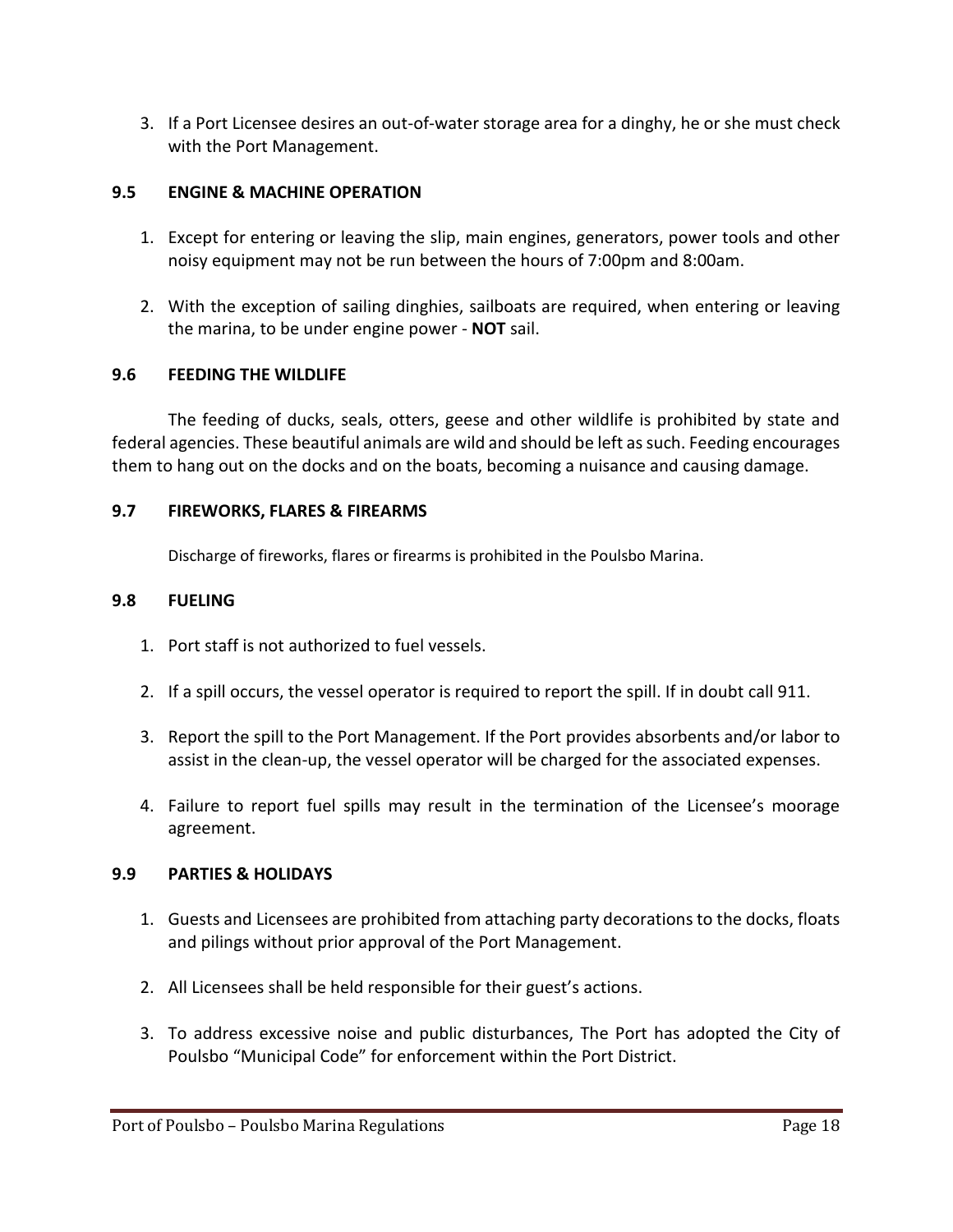4. Any exceptions or special needs must be approved by the Port Management.

## <span id="page-18-0"></span>**9.10 SPEED LIMIT**

1. Maximum speed limits within the Port's marina shall be three (3) knots, or NO WAKE, at all times.

## <span id="page-18-1"></span>**9.11 STAYING OVERNIGHT**

- 1. A Licensee may reside on his or her vessel as long as he or she does not exceed the limits established in the definition of a live-aboard Licensee.
- 2. Per the definition provided in the State of Washington WAC 332.30.106(62)(b)(i), a Liveaboard Licensee is considered to be any person who resides on his or her vessel on more than a total of thirty (30) days in any forty (40) day period, or on more than a total of ninety (90) days in any three hundred sixty-five (365) day period, while the vessel is moored at the marina.

## <span id="page-18-2"></span>**9.12 SWIMMING, FISHING, HARVESTING**

- 1. Swimming is prohibited in the Port's Marina.
- 2. Scuba diving is only authorized if the diving is necessary for Port purpose or for work on a licensee's vessel. When using commercial divers, they must be listed on the Authorized Contractors listing on the Port of Poulsbo website.
- 3. Recreational scuba diving within the marina is prohibited.
- 4. Traps and crab pots may NOT be suspended from a moored vessel or from the dock at any time.

## <span id="page-18-3"></span>**9.13 VISITORS & GUESTS**

<span id="page-18-4"></span>1. All Licensees shall be held responsible for their guest's actions, including vendors and repairmen.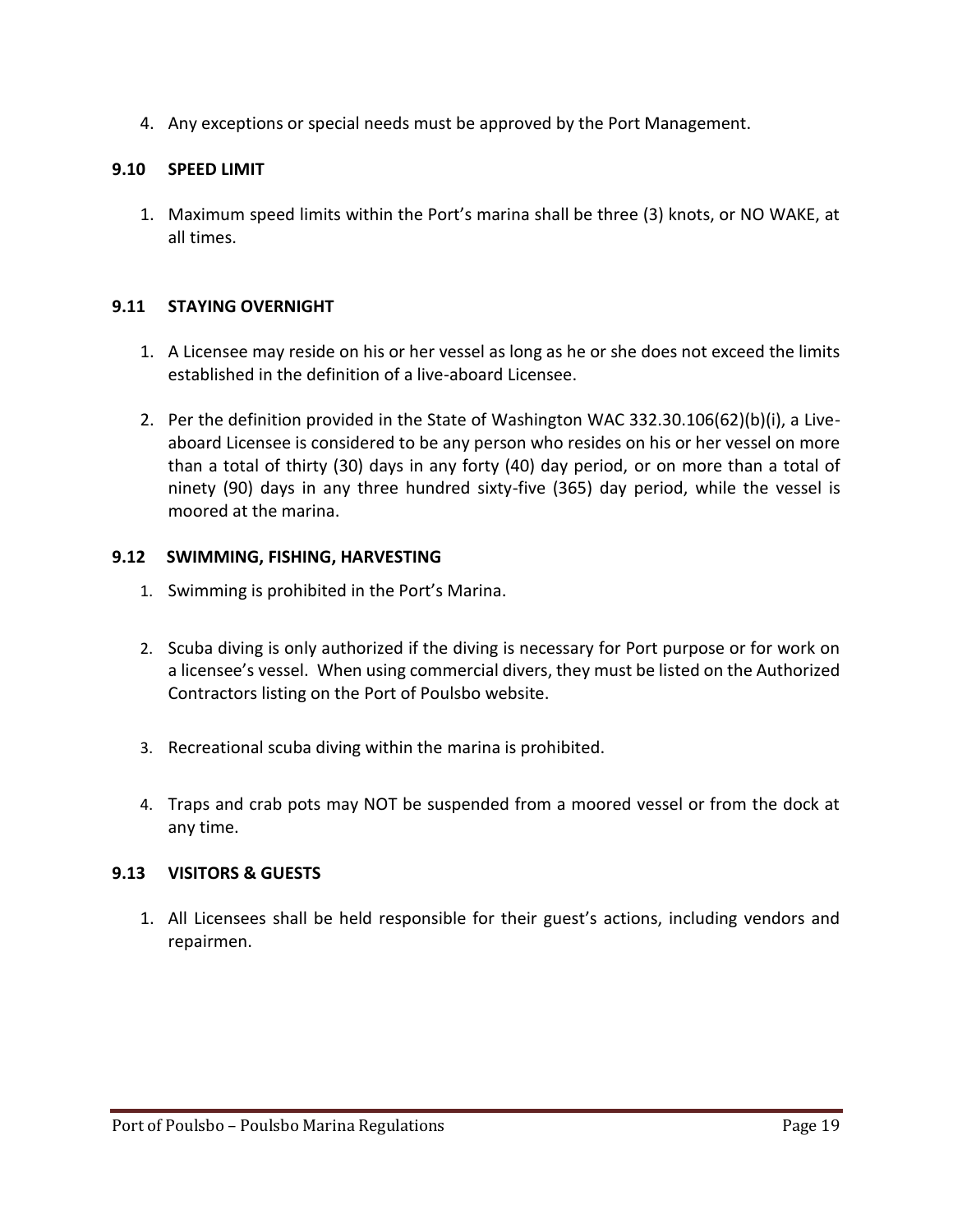## **SECTION 10 SPECIAL SUBJECTS**

#### <span id="page-19-0"></span>**10.1 BEHAVIOR**

Behavior that disturbs or creates a nuisance for others in the marina, as reasonably determined by the Port, may result in termination of a Licensee's live-aboard status, and Moorage License Agreement.

#### <span id="page-19-1"></span>**10.2 CHANGING MOORAGE SLIPS**

Licensees wishing to change moorage slips must request to be placed on the *Slip Transfer List*. The list is administered on a first come, first served basis, taking the following criteria into consideration:

- Licensee's placement date on the *Slip Transfer List*
- Slip length and width
- Vessel length and width

## <span id="page-19-2"></span>**10.3 COMPLIANCE WITH THE LAWS**

- 1. The Port is particularly sensitive to U.S. Coast Guard regulations and state environmental regulations. Violations of these laws and regulations may result in the termination of the Licensee's moorage agreement. Please cooperate to assure a safe and enjoyable marina environment for Port occupants.
- 2. Use of any Licensee's vessel and/or slip is generally for recreational purposes only. NO commercial activity, such as renting, chartering, offices, etc., is permitted, without prior Port approval. See Section 9.2 Business Operations

#### <span id="page-19-3"></span>**10.4 EMERGENCIES**

- 1. All vessels are required to display an emergency contact phone number for the Port or first responder in case of emergency.
- 2. Whenever a potentially serious condition appears on a vessel or within the Port's facilities, the Port will attempt to contact the interested parties by telephone to inform of the circumstances.
- 3. In the event the Port cannot make contact, the Port Management will take the appropriate actions to rectify the situation and prevent damage to vessels and Port property.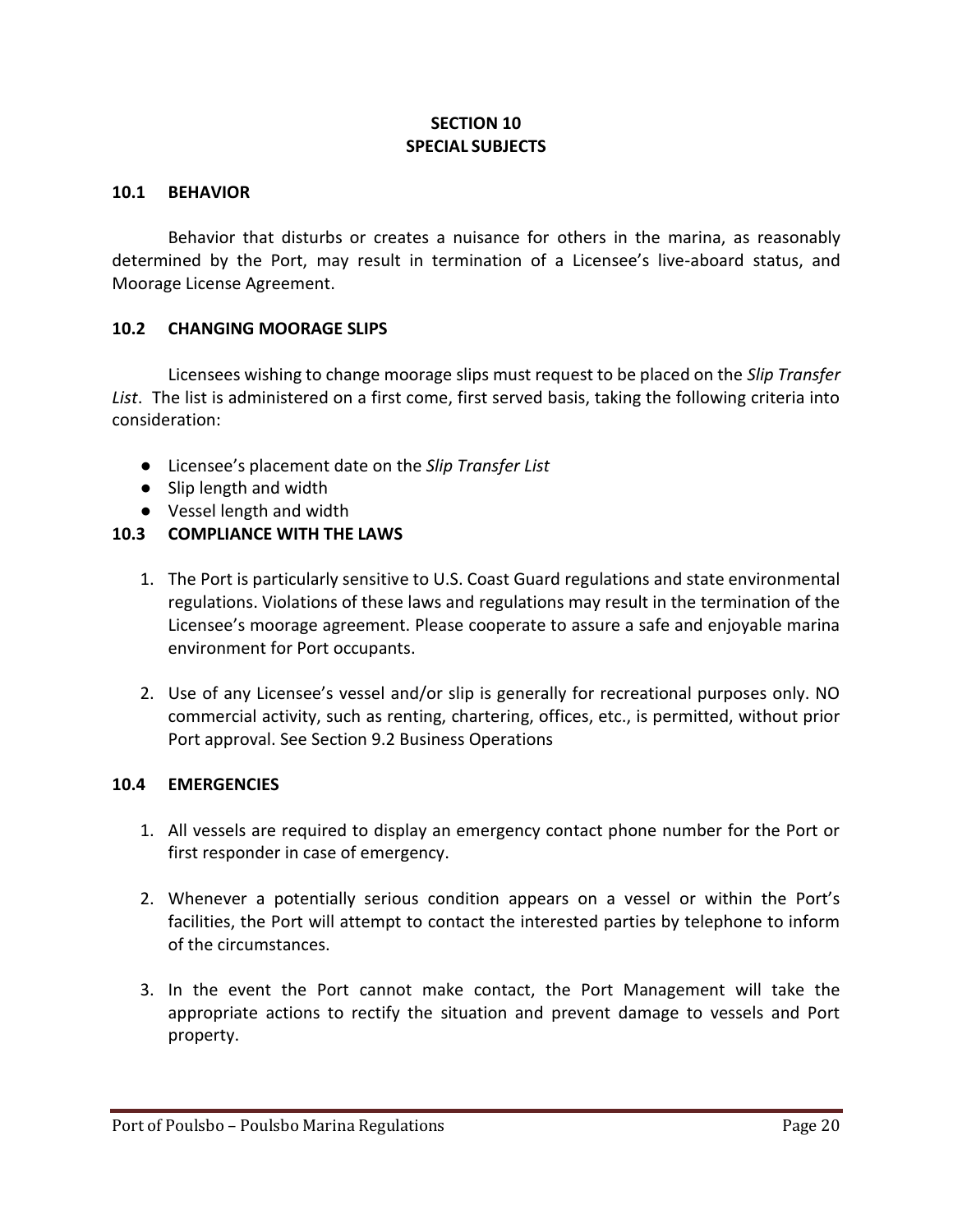- 4. If the situation includes the possible destruction or sinking of a vessel, the Port will take reasonable steps to prevent that from happening. The Port accepts no responsibility for the condition of a Licensee's vessel or vessels and does not guarantee their safety.
- 5. Any expenses incurred by the Port in attempting to mitigate the circumstances on a Licensee's behalf will be charged to the Licensee.

## <span id="page-20-0"></span>**10.5 ENVIRONMENTAL IMPACTING**

- 1. For guidance on how to avoid negative environmental impacts, please refer to the Best Management Practices outlined in the *RESOURCE MANUAL FOR POLLUTION PREVENTION IN MARINAS* published by the WA State Department of Ecology.
- 2. No vessel or vessel occupant may discharge refuse, sewage, oily bilge fluids, waste or other pollutants into the water. Violation of marine environmental laws and regulations will result in the immediate termination of the Licensee's moorage agreement. Licensees are responsible for all penalties, clean-up and ramifications of their actions.
- 3. In the event of an accidental discharge, please contact the Port Management or staff immediately.
- 4. The Port recommends marine absorbent pads be kept on board all vessels for emergency use and accidental fuel spills.
- 5. No paint, oil or other hazardous materials are allowed on the Port's docks, decks or floats. If an accident occurs, it must be cleaned up immediately. Should Port personnel have to perform such clean-up, the Licensee will be charged for Port costs.
- 6. Extreme care must be exercised to avoid spilling petroleum products on the Port's docks, floats or in the surrounding waters. Float material will be damaged when exposed to petroleum products. Fuel storage is prohibited in dock boxes or on floats. All areas must be kept clean and free from any odor, combustible liquids or gases.

## <span id="page-20-1"></span>**10.6 SELLING A VESSEL OR BOATHOUSE**

- 1. All "For Sale" signs must be pre-approved by the Port Management.
- 2. If a Licensee has his or her vessel listed with a broker, the Port Management must be notified. The broker must check in with the Port Management before showing the vessel if the Licensee is not in attendance.
- 3. The number, type and style of the signs will be determined by the Port Management.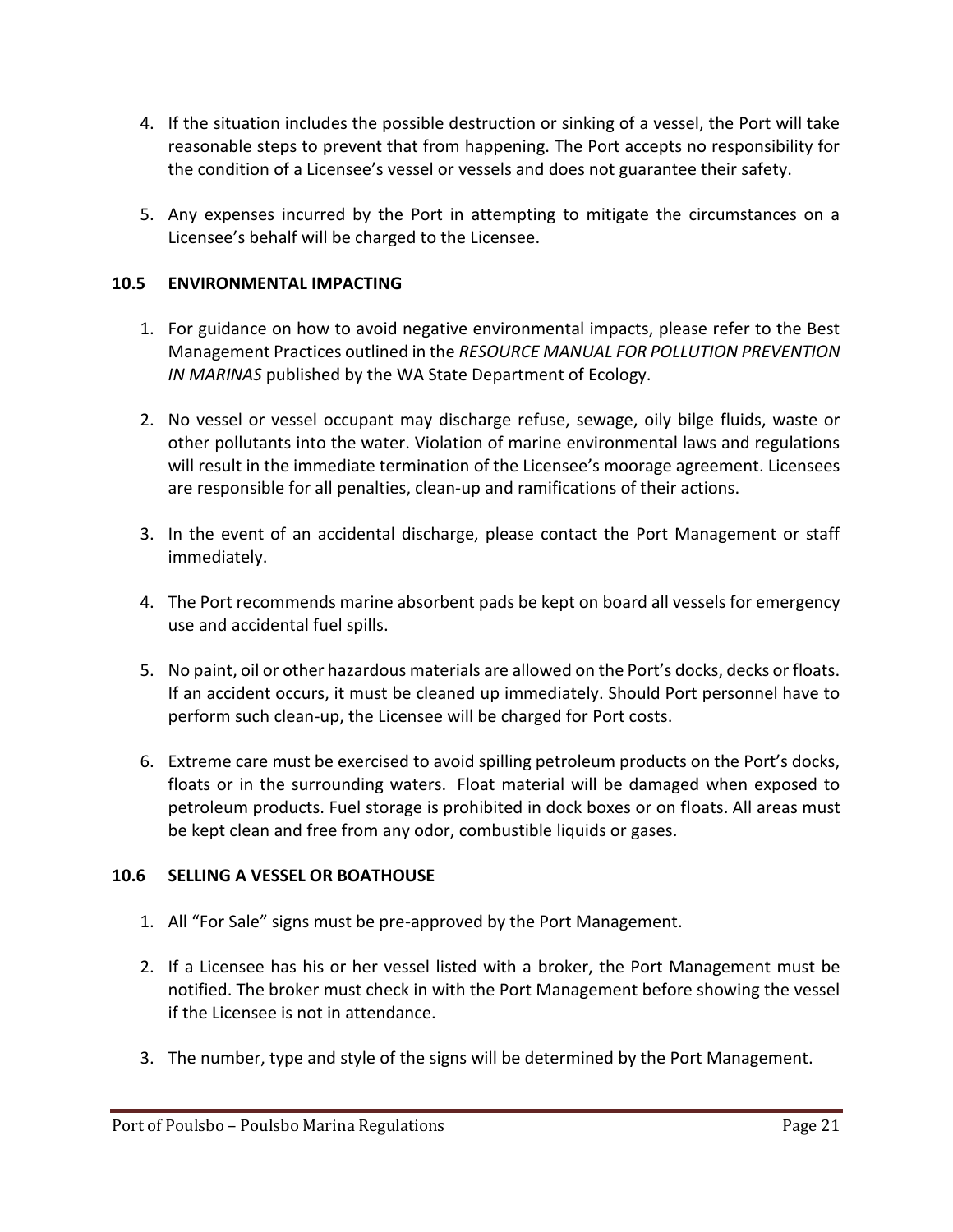#### <span id="page-21-0"></span>**10.7 HEALTH & SANITATION**

#### 1. *Personal Hygiene*

If washing with soap on the docks, please minimize the amount of soap used. There should be no visible soap suds in the water.

- 2. *Cooking*
	- A. Cooking must always be conducted on-board the vessel. Absolutely no cooking is allowed on docks or marina walkways without prior approval from the Port Management.
	- B. Barbecuing with charcoal briquettes is strictly prohibited. When barbecuing, please be considerate of neighboring Licensees.
	- C. When cooking at anytime and in any manner, please drain grease, oils and fats into a suitable container and dispose of it with regular refuse into the Port-provided refuse container. Disposing of these items into the waters of Puget Sound is prohibited.
	- *D.* The cleaning of cooking utensils shall be confined to Licensee's vessel.
- 3. *Vessel Waste*
	- A. IT'S THE LAW! It is prohibited to discharge or throw from any vessel, or dock: sewage, oily bilge fluids, oily rags, flammable liquids, parts containers, batteries, refuse or any other waste matter into the water or onto the Port's docks and floats.
	- B. Please see the Port Management to obtain information on refuse sites to properly dispose of oils, solvents, paints, absorbent pads, batteries, boxes, bottles, cans, refuse, etc.
	- C. The Port provides pump-out facilities at multiple locations in the marina. They are available 24 hours per day.
	- D. Portable pump-out carts are also available for use. They must be checked out at the Guest Moorage office.
	- E. For information on how to properly handle vessel waste, please refer to the Best Management Practices outlined in the *RESOURCE MANUAL FOR POLLUTION PREVENTION IN MARINAS* published by the WA State Department of Ecology.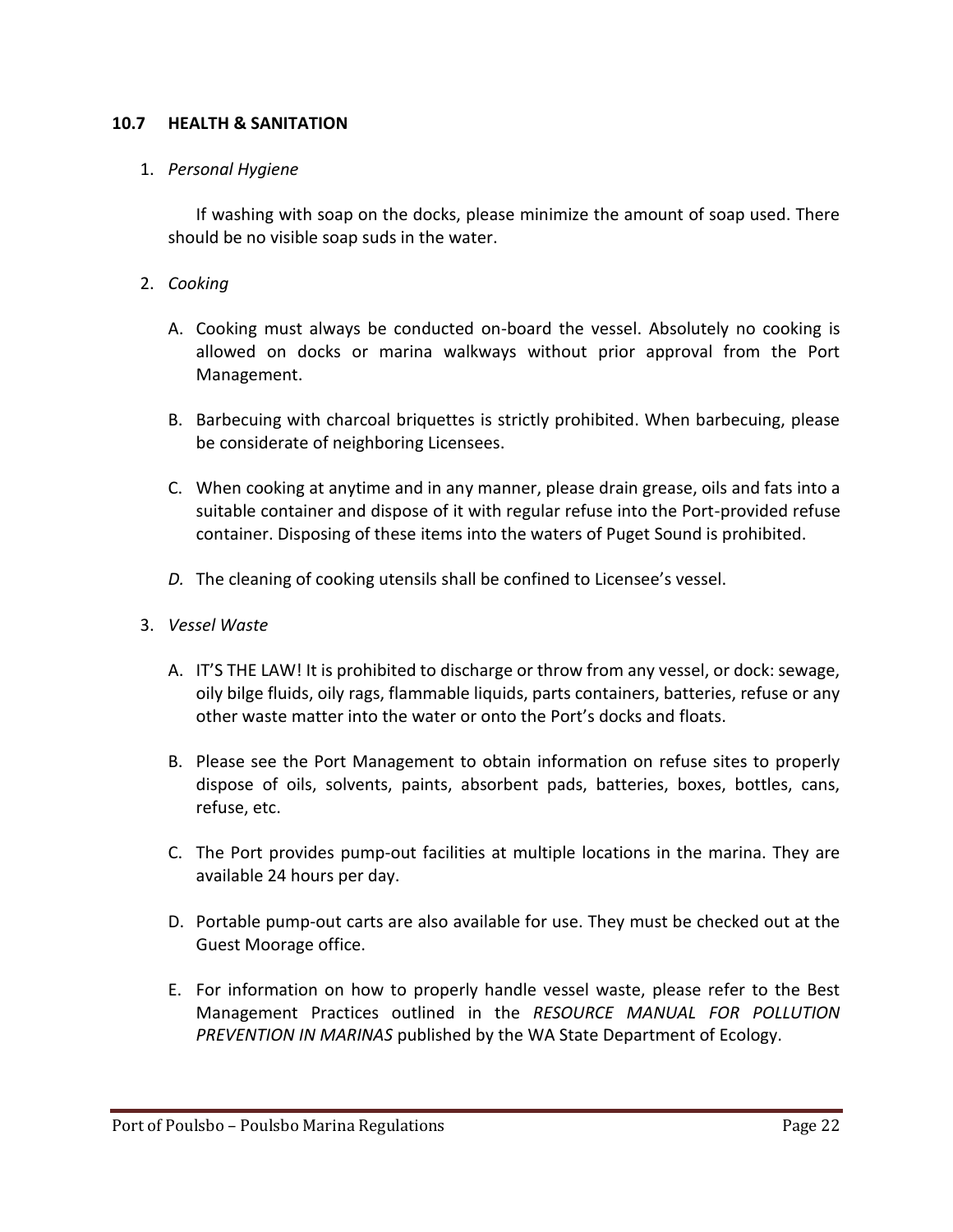## 4. *Refuse Disposal*

- A. All garbage and refuse must be placed into garbage bags and securely tied off. Garbage bags must be removed from the moorage area and deposited into the refuse container provided by the Port. Garbage shall not be stored on docks or floats.
- B. VIOLATION OF THE FOLLOWING REGULATIONS by any person shall subject that person to a financial penalty imposed by the appropriate authority having jurisdiction and may result in the offender's moorage agreement being terminated by the Port.
	- i. Garbage allowed in the dumpsters consists of food waste and paper generated on, or in conjunction, with a vessel's assigned moorage.
	- ii. GARBAGE NOT ALLOWED: televisions, appliances, tires, petroleum products, electronic devices and equipment, and propane cylinders.
	- iii. DO NOT leave petroleum, oil or batteries for disposal by the Port. Licensees are responsible for transporting said items to the appropriate recycle or disposal center.

## <span id="page-22-0"></span>**10.8 NOISE**

To address excessive noise and public disturbances, The Port has adopted the City of Poulsbo "Municipal Code" for enforcement within the Port District.

## <span id="page-22-1"></span>**10.9 ONE VESSEL-ONE SLIP**

1. Only one vessel may occupy a moorage slip. Any exception to this rule must be approved by the Port Management.

## <span id="page-22-2"></span>**10.10 PARKING**

- 1. Parking is limited. All Licensees are allowed one parking placard only. Licensees will restrict their use of Port parking to times of vessel use. Unacceptable uses of Port parking include, but are not limited to: vehicle storage, and parking for downtown merchants or their employees. If you are conducting maintenance on your vessel you shall not use the parking lot for storage of construction materials, construction tools or perform work including sanding, cutting, fabricating, welding, chipping or grinding in the parking lot. Port staff will issue warnings for each occurrence.
- 2. The parking placard must be displayed. It is designed to fit behind the rear view mirror, and is easily transferred between vehicles. Those vehicles parked in authorized "Port Parking Only" areas without a parking permit displayed may be towed at owner's expense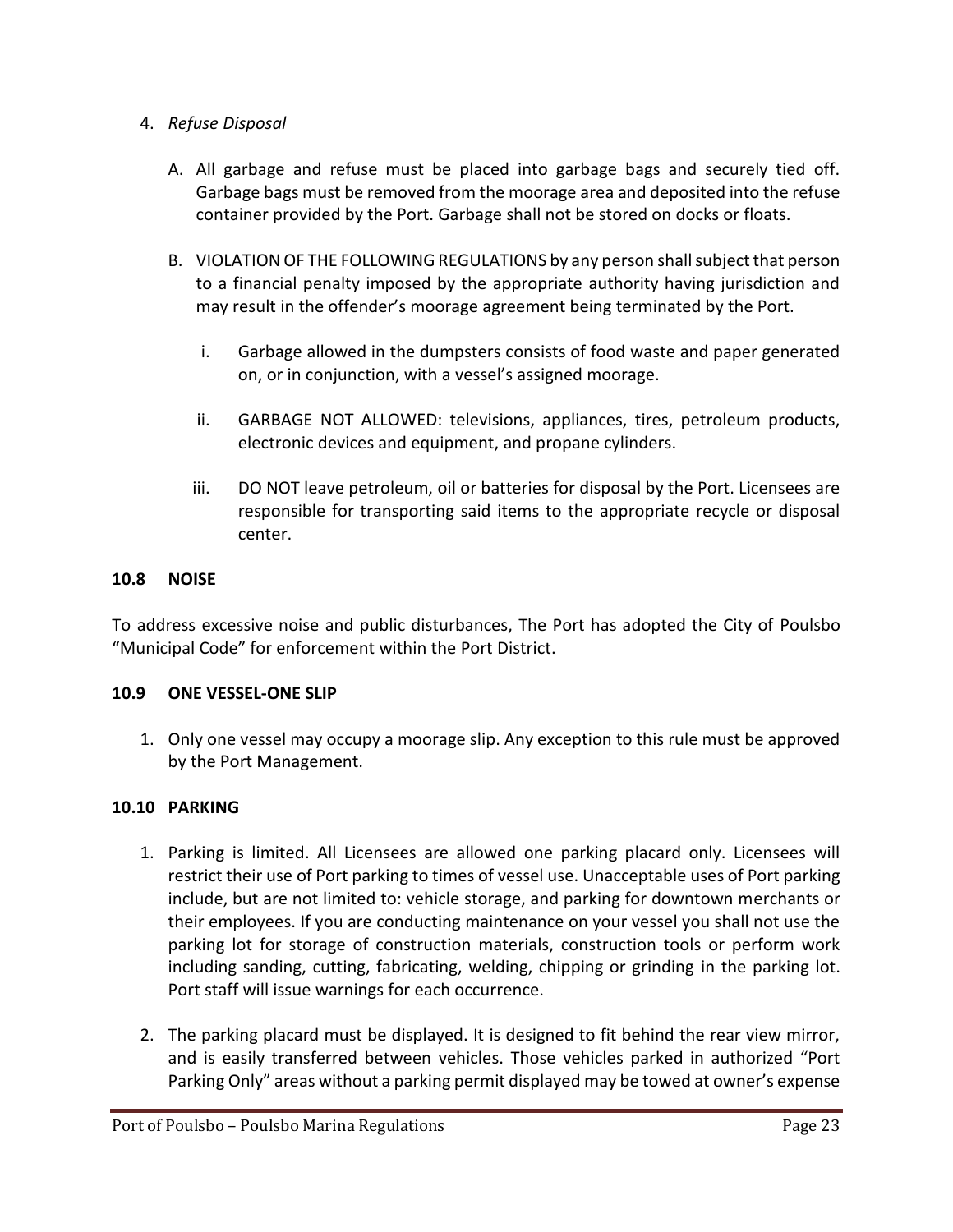without prior notice. All placards shall be returned to the Port upon termination of the moorage agreement, or within 7 days to avoid being charged.

- 3. The maximum stay in "short term parking" is 48 hours. For longer stays you will need to be issued an extended stay pass from the Port Office and will be required to park in the Jensen Way parking lot. "Flex Parking" is available to all Port Licensee's. All Port parking spots (live aboard and non-live aboard) from the hours of 8:00 AM until 4:00 PM can be utilized by any licensee during any day of the week. From 4:01 PM until 7:59 AM all licensees must be in the appropriate licensee parking spot.
	- a. A special permit may be obtained from the Port Office for those that are unable to walk the distance from the Jensen Way parking lot to the marina. These permits are limited to 72 hours only.
- 4. Please plan for alternative parking arrangements for visitors/guests.
- 5. If planning an extended boating trip, please see the Port Management regarding parking considerations and or recommendations.
- 6. Parking in "Port Parking Only" areas is limited to 48 continuous (no vehicle movement) hours.
- 7. In the event a Licensee violates the parking regulation three times within three months, the Port will re-evaluate the Licensee's Moorage Agreement.

## <span id="page-23-0"></span>**10.11 PETS**

- 1. Pet owners are responsible for controlling the behavior of their pet(s).
- 2. All pets must be on a leash at all times when not onboard a vessel.
- 3. Licensees are responsible for cleaning up after their pet(s) in a timely way and appropriate manner.
- 4. "Mutt Mitts" are provided in the pet area for cleaning up pet deposits. Please use them!
- 5. Licensees are responsible for the pet(s) of their visitors/guests.
- 6. A Licensee's pet privilege may be revoked for the following reasons: pets not under direct control or neglecting to pick up pet deposits.

## <span id="page-23-1"></span>**10.12 SECURITY**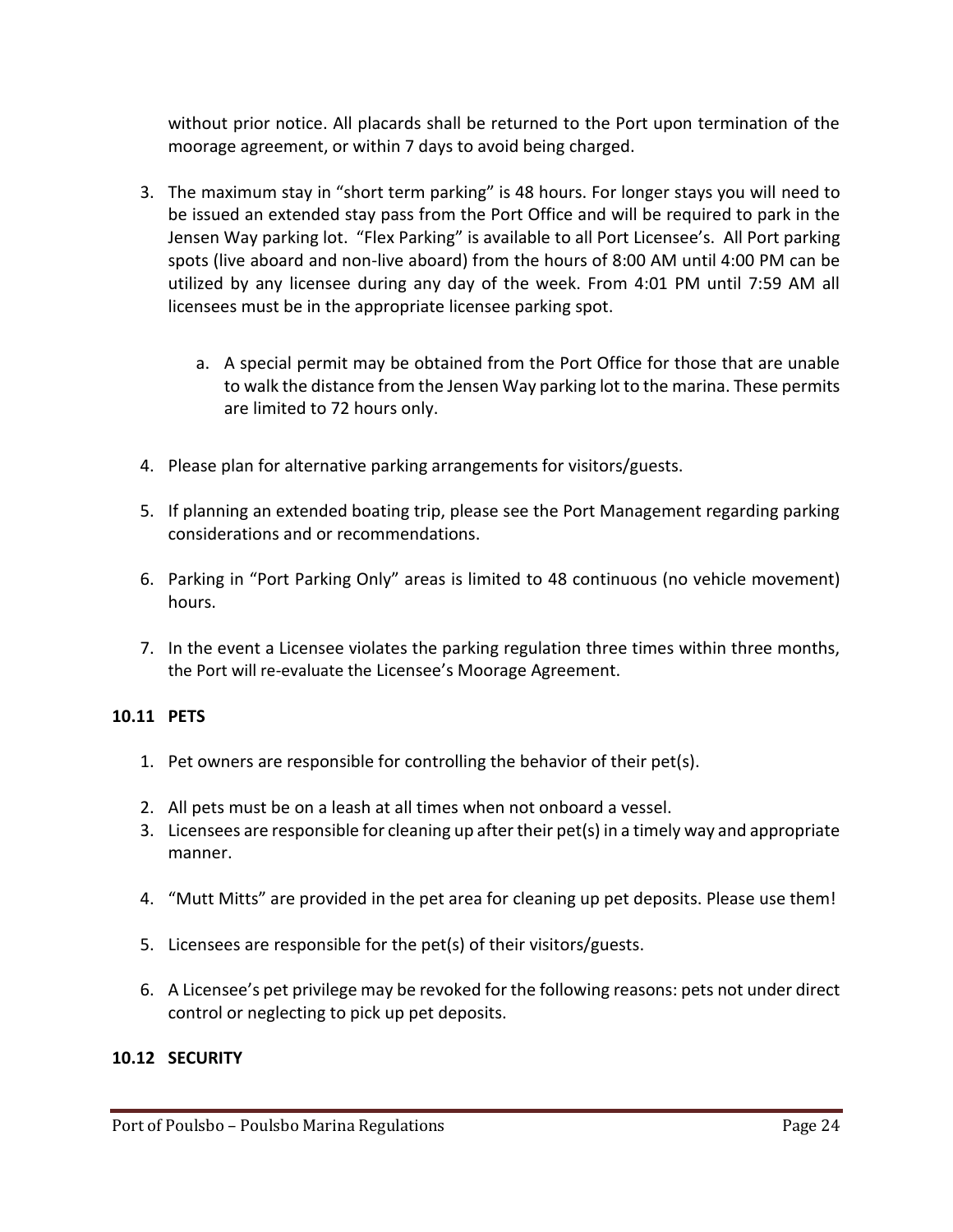- 1. PLEASE DO NOT prop the marina gate open.
- 2. Please report any vandalism, theft, property damage, threats to well-being or improper conduct to 911 first, then the Port Management.
- 3. The Port shall not be responsible for vessel security.

## <span id="page-24-0"></span>**10.13 SINKING**

In the unfortunate event that a Licensee's vessel should sink within the Port, he or she will be required to raise it. The Licensee will also be required to do so in conformance will all environmental laws and Coast Guard regulations.

## <span id="page-24-1"></span>**10.14 SUB-LETTING SLIPS**

- 1. The Port DOES NOT allow Licensees to sublet or re-assign their slips or boathouses.
- <span id="page-24-2"></span>2. Special uses are permitted with the Port Management's approval.

#### **SECTION 11 ADDITIONAL REGULATIONS FOR LIVE-ABOARD LICENSEES**

*The following regulations apply to the Live-Aboard Licensees. All other regulations also apply.*

## <span id="page-24-3"></span>**11.1 DEFINITION OF A 'LIVE-ABOARD LICENSEE'**

Per the definition provided in the State of Washington WAC 332.30.106(62)(b)(i), a Liveaboard Licensee is considered to be any person who resides on his or her vessel on more than a total of thirty (30) days in any forty (40) day period, or on more than a total of ninety (90) days in any three hundred sixty-five (365) day period, while the vessel is moored at the marina.

## <span id="page-24-4"></span>**11.2 WAIT LIST**

The Poulsbo Marina is currently limited to twenty-five (25) live-aboard vessels. When at planned maximum capacity, live-aboard applicants will be placed on a wait list in order of the date the *Application for Live-Aboard Status* is received.

## <span id="page-24-5"></span>**11.3 LIVING ABOARD**

Living aboard a boat in the Poulsbo Marina is considered a privilege and shall only be granted to current Port Licensees listed on a fully executed *Authorization to Live Aboard Vessel* form.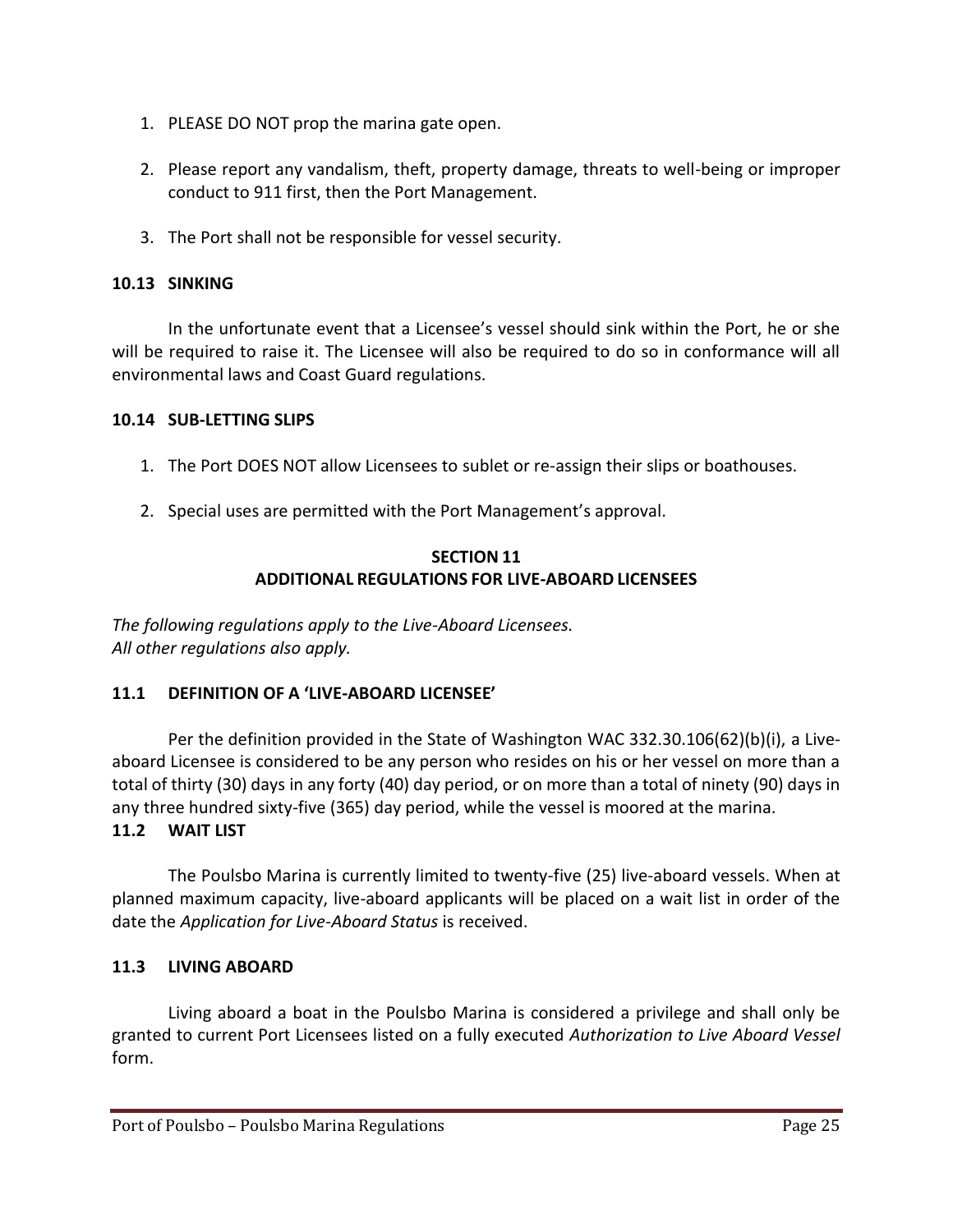#### <span id="page-25-0"></span>**11.4 OCCUPANCY LIMITS**

Occupancy may not exceed the number of berths on the vessel.

#### <span id="page-25-1"></span>**11.5 NOT A RESIDENTIAL TENANT**

The right to live aboard a vessel in the Poulsbo Marina is revocable and does not in itself create a residential landlord-tenant relationship between the Port and the Authorized Person(s). Without limiting the foregoing, the Licensee understands that the Port may revoke live-aboard status at any time for violation of the *Moorage License Agreement*, *Poulsbo Marina Regulations*, or for changes in Port policy.

#### <span id="page-25-2"></span>**11.6 BACKGROUND CHECK**

- 1. The Port will conduct a background check on all new live-aboard applicants eighteen (18) years of age and older.
- 2. Live-aboard applicants will be responsible for the following fees:
	- a. Administration fee: \$50.00
	- b. Background Check Fee (per person): Actual Cost

#### <span id="page-25-3"></span>**11.7 LIVE-ABOARD FEES**

Live-aboard fees will be reviewed annually.

#### <span id="page-25-4"></span>**11.8 LIVE-ABOARD INSPECTIONS**

Annual inspections of live-aboard vessels will be conducted to ensure compliance with Port regulations and these additional Live-aboard guidelines.

#### <span id="page-25-5"></span>**11.9 SEWAGE, GRAYWATER, AND SOLID WASTE DISPOSAL**

- 1. **Important!!** Only vessels with a waste holding tank (Type III MSD) will be accepted for live-aboard status. They must be plumbed in such a way that isolates the holding tank from the overboard discharge. "Y" valves are required to be locked in the closed (holding tank) position with a seal that has been issued and logged by the Port.
- 2. Live-aboard Licensees shall utilize the Port's pump-out equipment, or a pump-out service, to dispose of sewage while in the Poulsbo Marina.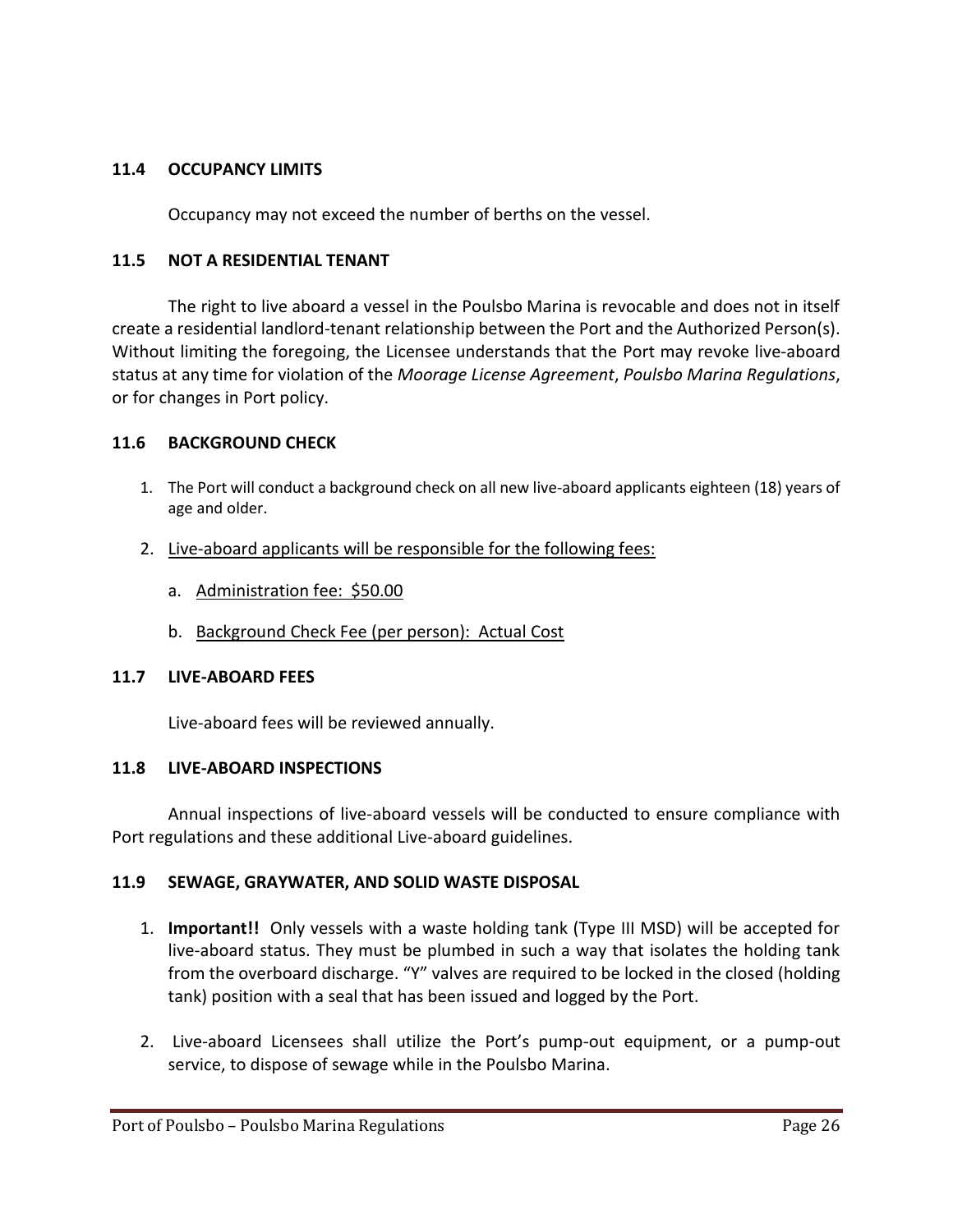- 3. All live-aboards are required to maintain a pump-out log and report their pump-out activities to the Port office on a monthly basis. Those failing to report pump-out activity at least once per quarter will be subject to inspection. Chronic failure to meet this requirement will result in the revocation of live-aboard status.
- 4. "Gray water" is defined as wastewater from showers, baths, sinks, laundry, decks and other miscellaneous sources. Live-aboards are encouraged to minimize gray water discharge in the marina by showering, washing laundry and doing dishes shoreside. Soaps used onboard shall be biodegradable and phosphate-free. Cleaning products containing toxic chemicals shall not be used onboard.
- 5. Gray water may be discharged into the vessel's holding tank and disposed of as sewage.
- 6. Dishwashers, garbage disposals and washing machines may not be used while a liveaboard vessel is moored in the marina, unless the wastewater is discharged into the vessel's holding tank.

#### <span id="page-26-0"></span>**11.10 WATER SERVICE IN WINTER**

Marina staff will turn off the dock water supply during periods of potential freezing weather. Live-aboard Licensees should be prepared to be without dockside water supply for extended periods when freezing may occur.

#### <span id="page-26-1"></span>**11.11 ABSENCE**

Live-aboard fees will not be waived for absence from your boat or licensed slip for any purpose.

#### <span id="page-26-2"></span>**11.12 DOCK DEBRIS**

No personal property or debris is allowed on the docks except for hoses and boarding platforms. Planter boxes, bicycles, barbecues etc. are not allowed.

#### <span id="page-26-3"></span>**11.13 SUBLETTING**

Live-aboard privileges cannot be sublet, transferred or re-assigned by the Licensee.

#### <span id="page-26-4"></span>**11.14 MAIL**

The Port does not accept mail for Licensees, live-aboard or otherwise.

#### <span id="page-26-5"></span>**11.15 REPORTING TO THE MARINA OFFICE**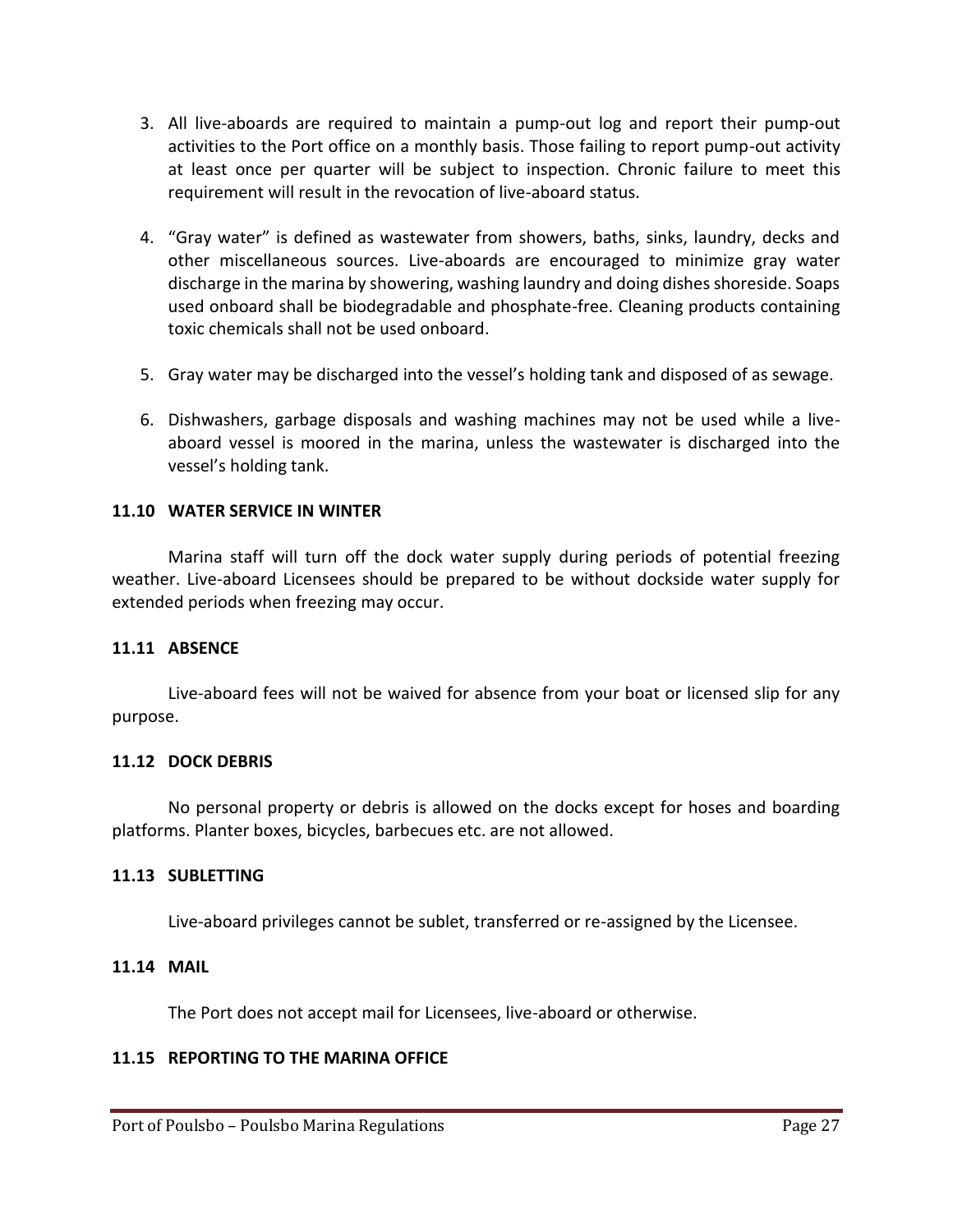We find that Live-aboard Licensees add a measure of security to the Marina. We ask Liveaboard Licensees to keep their eyes open and report anything out of the ordinary to the Marina Office or call 911.

## <span id="page-27-0"></span>**11.16 TERMINATION**

A Licensee's 'Live-aboard' status and Moorage Agreement may be terminated by the Port Management for violation of any regulations.

## <span id="page-27-1"></span>**11.17 VEHICLE CONDITION & MAINTENANCE**

- 1. No washing of vehicles while in "Port Parking Only" areas.
- 2. No oil changing or mechanical work is permitted on vehicles while in "Port Parking Only" areas.

## <span id="page-27-2"></span>**11.18 LIVE-ABOARD PARKING**

- 1. Each Live-aboard Licensee shall provide to the Port vehicle information for all vehicles owned. This information will be shared with the Poulsbo Police Department for parking violation tracking purposes only.
- 2. Live-aboards are required to park in special "Live-aboard Only" designated stalls when parked in Port parking. There are three "Live-aboard Only" stalls located at the Port's waterfront parking lot, and twenty-two at the Port's Jensen Way parking lot.
- 3. Special parking placards will be issued to each Live-aboard Licensee. This placard must be displayed in the vehicle's windshield when parked in either Port parking lot.
- 4. Violating the provisions of this section will result in a parking violation. If a Live-aboard receives a violation three times within three months, the Port will re-evaluate the Licensee's Moorage Agreement.
- 5. If a Live-aboard receives three (3) parking tickets in any three-month period, or five (5) within any 365 day period, for exceeding the parking limits in a City-owned parking lot, the Port will revoke the live-aboard status of the violator.

## **SECTION 12 DEFINITIONS**

<span id="page-27-3"></span>1. **Boathouse:** A structure designed and used to shelter a vessel while moored in the water.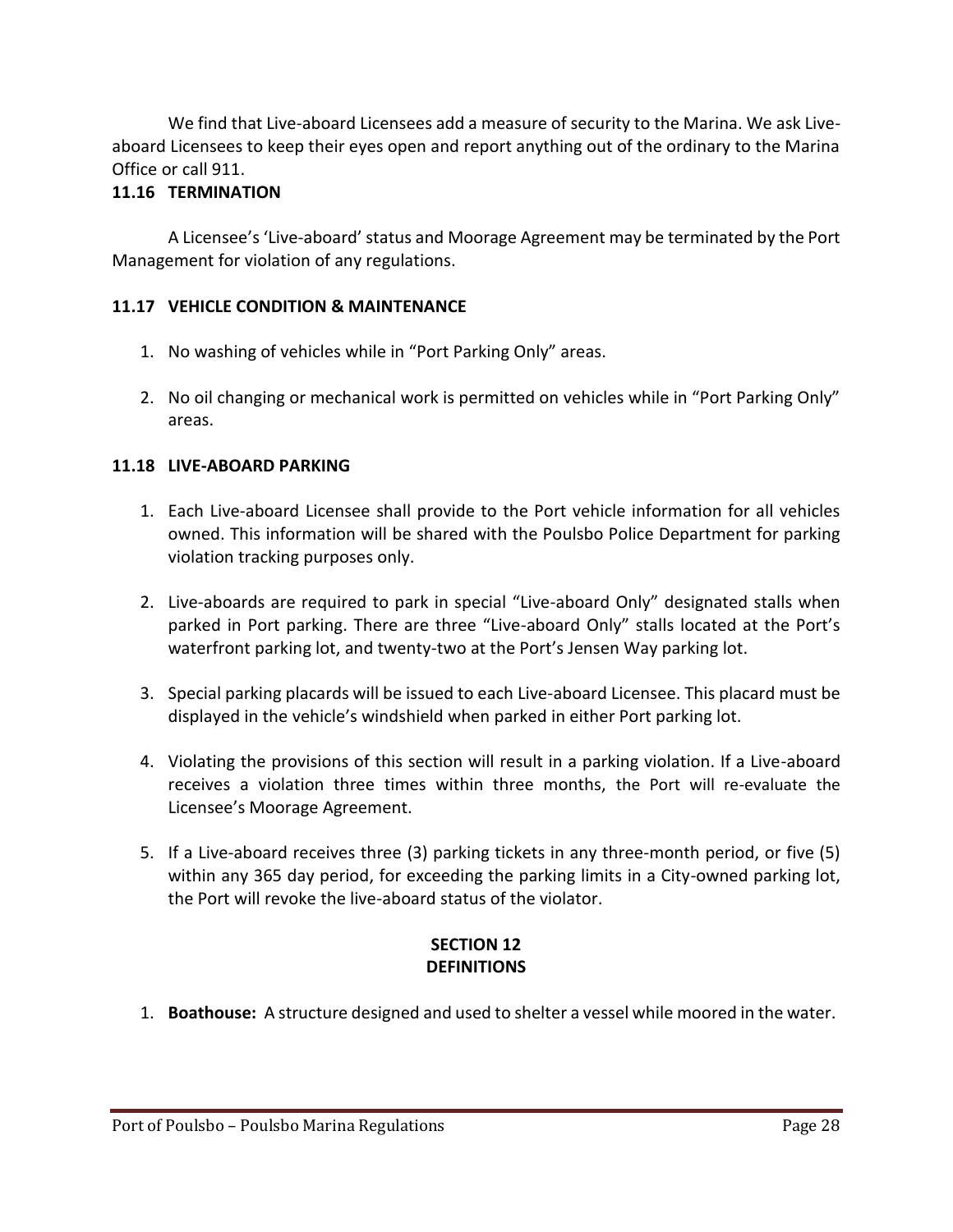- 2. **Commercial Vessel:** Vessels that, through its design, configuration, use and/or documentation, may produce revenue. Licensees are required to provide proof of commercial activity.
- 3. **Guest Moorage**: A designated area within the Port's marina to moor vessels with access to and from shore, fuel, and pump out facilities on a temporary basis.
- 4. **Guest:** A person using the Port facilities without having permanent moorage with the Port. Guests include but are not limited to vessels seeking refuge, day or overnight use of a Port facility, and individuals visiting the Port or a Licensee or providing services.
- 5. **Length Overall (LOA):** The distance between the forward most permanently attached fixture to the aft most permanently attached fixture.
- 6. **Licensee:** Any person, firm, partnership, corporation, association, organization or agent thereof, who contracts for use of any Port owned facility.
- 7. **Live-aboard Licensee:** Per the definition provided in the State of Washington WAC 332.30.106(62)(b)(i), a Live-aboard Licensee is considered to be any person who resides on his or her vessel on more than a total of thirty (30) days in any forty (40) day period, or on more than a total of ninety (90) days in any three hundred sixty-five (365) day period, while the vessel is moored at the marina.
- 8. **Marina:** All water, land, buildings and structures within the boundaries of the Poulsbo Marina used for moorage of vessels and aircraft.
- 9. **Moorage & Moorage Facility:** Any properties or facilities owned by the Port which are capable of use for the moorage of vessels and aircraft.
- 10. **Notice:** When required by the regulations, notice shall be effective when a Licensee has actual knowledge of communicated information, or by electronic or postal service mailing, or by posting on Licensee's vessel.
- 11. **Operable:** Means capable of safely maneuvering under its own motor power from one mooring to another mooring or another Port of call. In cases where the question of operability arises, Port Management may require a demonstration of the vessel's operability. At least thirty-(30) day's written notice will ordinarily be given to the Licensee for such a request. In the cases where a vessel is found to be inoperable, the Licensee shall have ninety-(90) days to affect repairs. If after ninety-(90) days the boat is inoperable, the Moorage Agreement will terminate. An extension of up to an additional- (90) days to complete repairs may be granted if the Licensee has, in the sole opinion of Port Management made substantial progress toward completion of repairs. If the vessel is removed from the water to effect repairs, regular system policies will apply. This section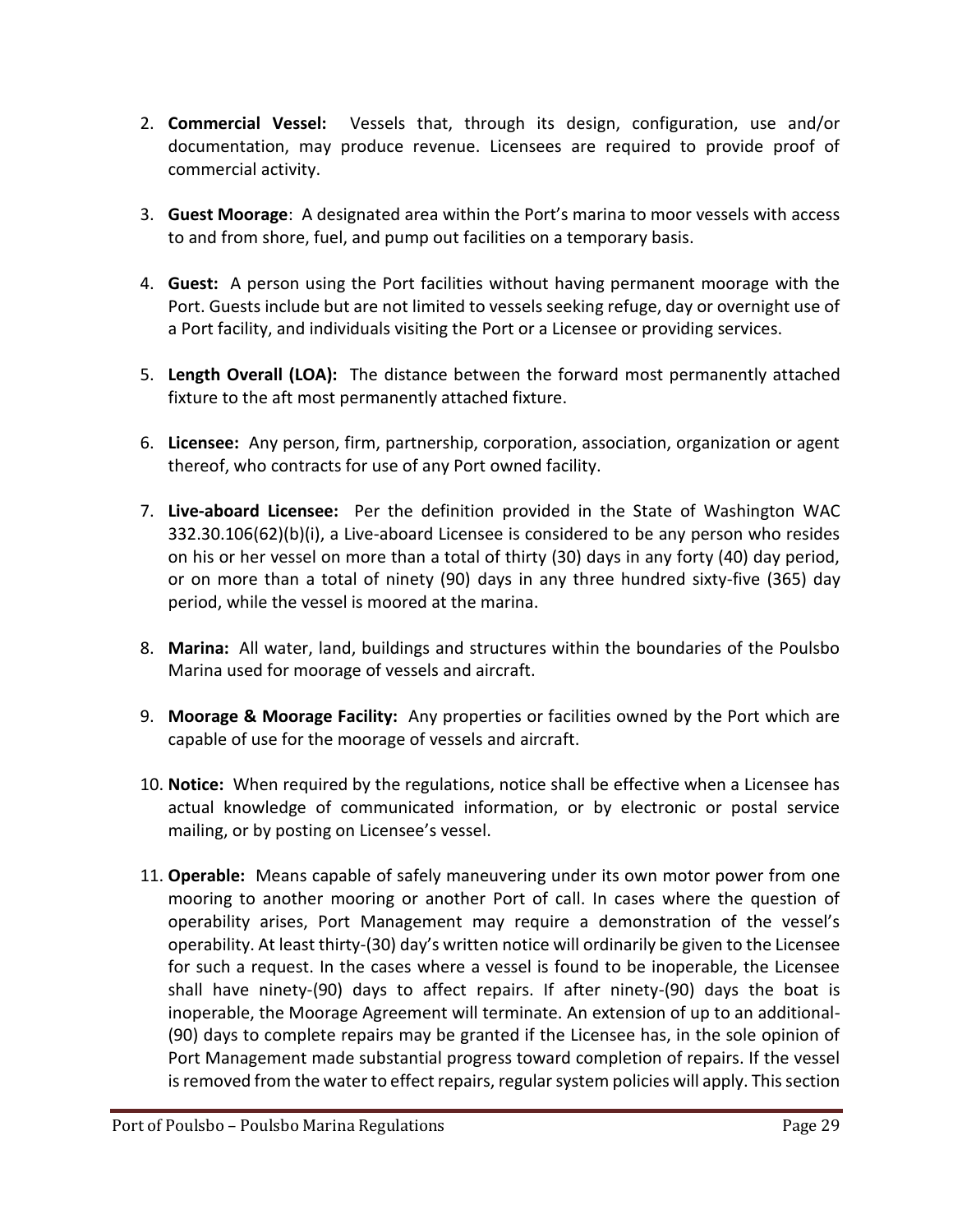is not intended to apply to any brief period of repair common to most vessels. Port Management may repeat this request to test the operability as needed.

- 12. **Permanent Moorage:** Long-term Moorage, secured by a fully executed Moorage Agreement, designating a specific slip in the Port's marina.
- 13. **Port Commission:** The Board of elected officials who make policy and oversee the Port.
- 14. **Port District:** Means a port district created under Title 53 RCW (RCW 79.105.060(14)).
- 15. **Port Management:** The individual(s)l designated by the Port Commission to oversee the safe and efficient running of the Port and its properties on a day to day basis.
- 16. **Port:** The Poulsbo Marina, which is Port District #12 of Kitsap County, WA.
- 17. **Poulsbo Marina:** The marina facility, located on the City of Poulsbo waterfront in Liberty Bay, owned and operated by the Poulsbo Marina.
- 18. **Repair Cost:** Time, material and overhead expense to accomplish any work.
- 19. **Seaworthy:** "Seaworthy" shall mean that the vessel's hull, keel, decking, cabin, mast and drive train are functional and structurally sound. If a dispute over the seaworthiness of a vessel arises, the opinion of a certified independent marine surveyor may be obtained at Licensee's expense. If a determination is made that a vessel is not seaworthy, ninety-(90) day may be granted to repair the vessel. See the definition for "Operable".
- 20. **Slip:** A designated area within the Port's marina of certain width and length with docks provided for access to shore.
- 21. **Upland:** Dry land located at an elevation higher than ordinary high water.
- 22. **Vessel of Record:** The vessel which has been solely authorized by the Port to occupy a slip either permanently or temporarily.
- 23. **Vessel:** Means a floating structure that is designed primarily for navigation, is normally capable of self propulsion and use as a means of transportation, and meets all applicable laws and regulations pertaining to navigation and safety equipment on vessels.
- 24. **Waiting List:** A list, maintained by the Port, of individuals who are waiting for the assignment of moorage with the Port.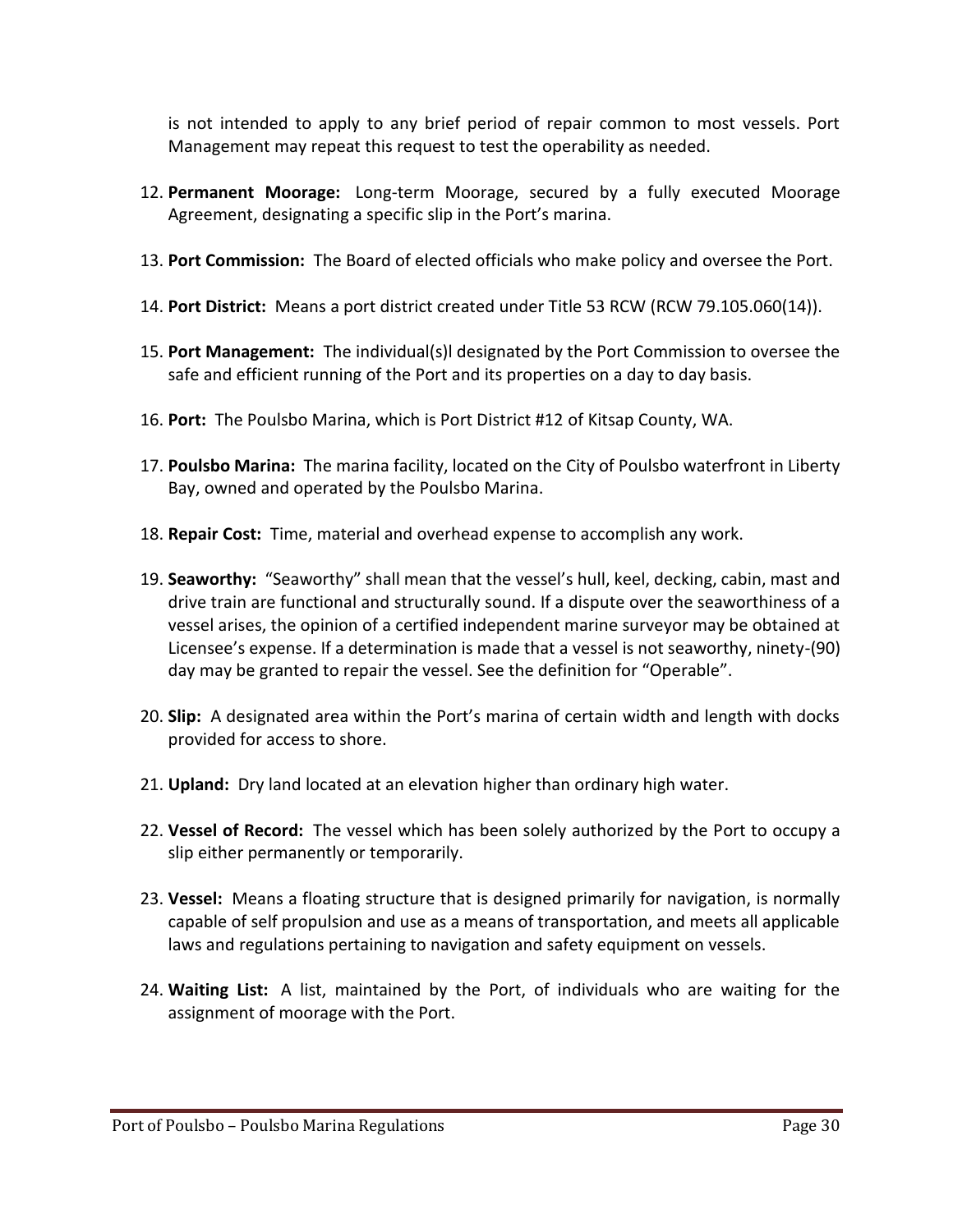25. **Winter Moorage**: Guest moorage slips that are utilized from the 1st of October through the 30th of April for monthly moorage. The availability of slips is determined by the Port Management annually.

## <span id="page-30-0"></span>*Bilge water ~ The Problem*

*Maintaining a clean bilge is extremely important. The Port asks that vessel owners follow the practices below:*

- Keep bilge area as dry as possible.
- Regularly check fittings, fluid lines, engine seals and gaskets.
- Fix all fuel and oil leaks in a timely fashion.
- Do not drain oil into the bilge.
- Use suction oil changers or oil pumps that attach to a drill head.
- Fit a drip pan underneath the engine to collect drips and leaks.
- Use oil-absorbent materials (i.e. pads & bilge socks), even in small boats. Replace them as needed before they become fully saturated with oil or fuel.
- Bilge water is considered contaminated if it contains any level of oil, fuel or other hazardous material. If a bilge contains oil or fuel, absorb as much as possible with a pad. Use a wet/dry shop-vac to remove remaining contaminant from bilge. Lastly, dispose of contaminated water at the proper facility.
- DO NOT pull the drain plug on a boat with a bilge full of contaminated water. The discharge of contaminated bilge water is illegal and subject to significant fines from regulatory agencies.

# **POULSBO MARINA REGULATIONS**

# **GUEST MOORAGE ADDENDUM**

<span id="page-30-1"></span>1. All boat owners and operators entering the Poulsbo Marina shall promptly comply with all direction and instructions issued or given by Port Management with respect to the movement of their boats,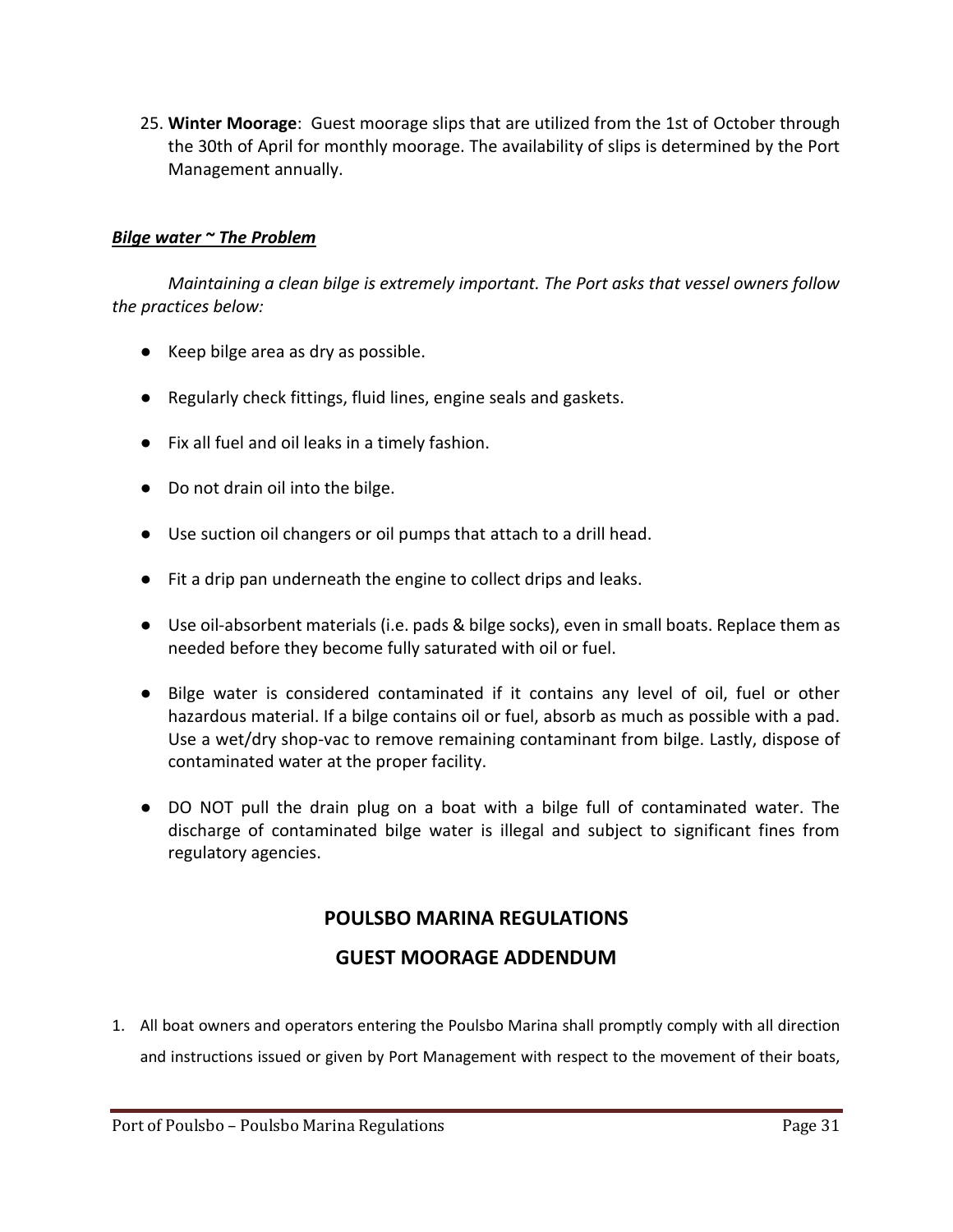or otherwise. Non-compliance with such directions or instructions may require immediate removal of the boat from the Poulsbo Marina.

- 2. The boat owner or operator will exercise care in the occupation of the marina slip, and will vacate the same in good condition. Wear and tear occasioned by normal use is expected.
- 3. The Port of Poulsbo shall not be liable to the boat owner and operator, who hereby waive all claims and recourse against the Port of Poulsbo, including the right to compensation for any loss, injury, or damage, to any person or property on or about the boat owner or operators guest marina slip or from any cause whatsoever, including any latent defects existing on or about the guest marina slip or any part thereof. The operator will be considered the agent of the owner.
- 4. The boat owner and/or operator shall indemnify, hold harmless, and defend the Port of Poulsbo, its officers, agents, and employees against any and all claims for damages, costs, expenses, or liability arising out of, either in whole or in part, whether directly or indirectly, boat owners and/or operators use, operation or maintenance of the guest marina slip.
- 5. The Port of Poulsbo will not be responsible for any loss or damage to any boat, its tackle, gear, equipment, or any other property at the Poulsbo Marina.
- 6. Any boat moored at the Poulsbo Marina guest moorage facility may be moved by, and at the discretion of, Port Management for the protection of life or property or the utilization of the facility. Towing fees may apply.
- 7. The boat owner and/or operator must register at the guest moorage office within 30 minutes upon arrival. **Moorage payment is due upon check-in and in the morning by 9:00 am for each additional day, or in advance. Violators of this regulation will be subject to impoundment and sale of vessel under RCW 53.08.320. Extensions must be approved by the Port Management.**
- 8. **There is a limit of 14-days stay in a 3-month period at the Poulsbo Marina guest moorage facility**. The guest docks are intended as an area of moorage to be used while visiting. Visiting boats using guest docks for more than the 14-day limit will be in violation of these regulations and will no longer have the privilege of using the Poulsbo Marina guest moorage facility. The boat will be asked to vacate immediately.
- 9. Guest marina slips are first-come-first-served. If a boat leaves its slip for any reason, the slip and all moneys paid are forfeited. Slips must remain occupied for the duration of stay.
- 10. All animals must be on a leash and be attended at all times when the animal is not aboard. Please, no defecation on walkways or piers.